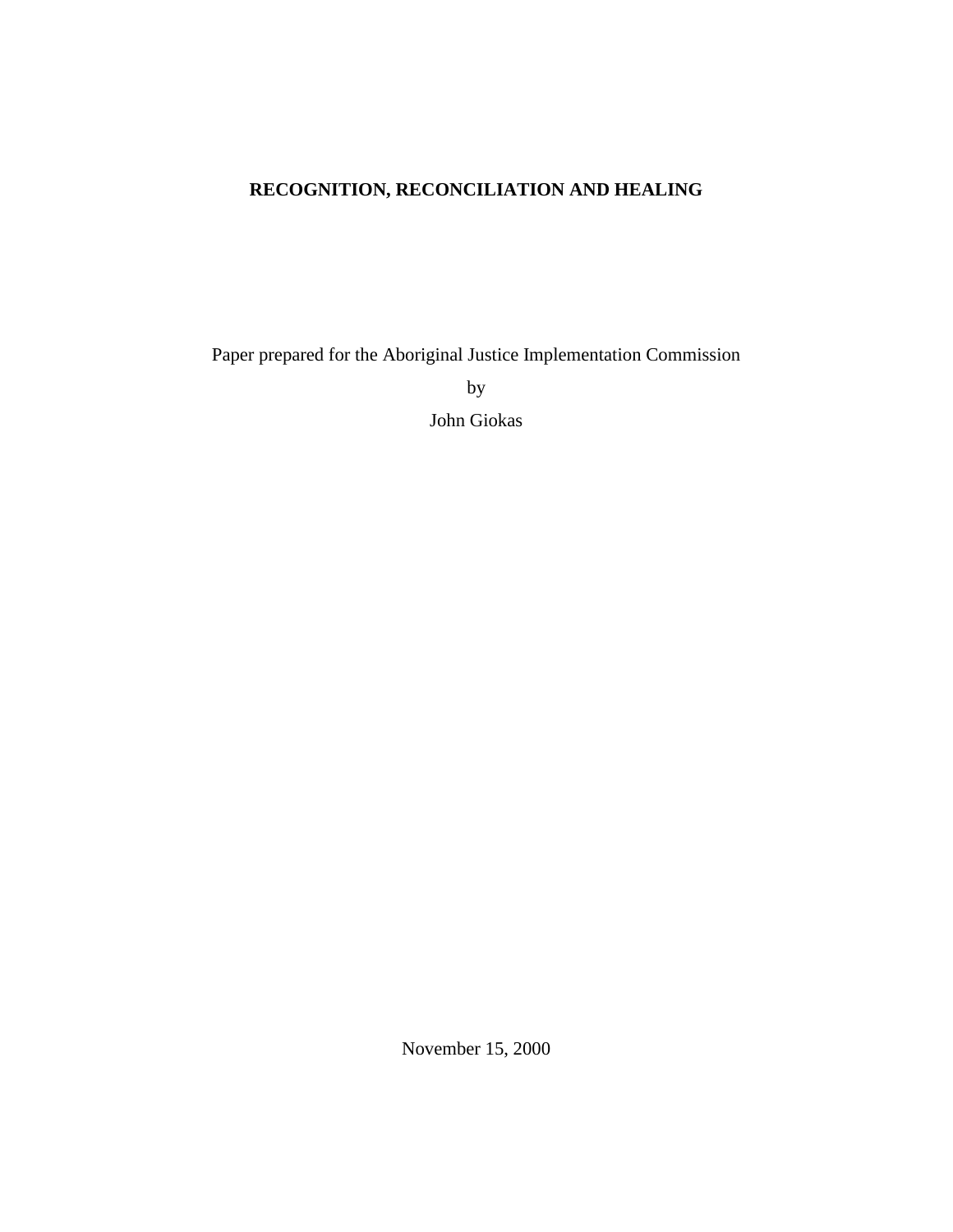# **RECOGNITION, RECONCILIATION AND HEALING Introduction and Overview**

In recent years governments throughout Canada have recognized various aspects of their relationship with Aboriginal people. But what does it mean for the government and for the Aboriginal people or group when the government "recognizes" them or some aspect of the relationship with them? This paper will address that question by discussing both the technical and common meanings of the term "recognition".

This paper will also mention a number of the recognition vehicles that already exist in Canada in the form of constitutional provisions, federal and provincial legislation and recognition and reconciliation statements issued by government and other institutions. Finally, the paper will propose and briefly assess a number of ways in which the existence, history and contributions of the Aboriginal people of Manitoba could be recognized by the Manitoba government.

### **RECOGNITION: WHAT IS IT?**

The term "recognition" has been used in a variety of public policy contexts in Canada. Most prominently, Aboriginal and treaty rights are "recognized and affirmed" in s. 35 of the *Constitution Act, 1982*. In this vein, the 1991 *Report of the Aboriginal Justice Inquiry of Manitoba* (AJI) made a number of recognition recommendations: that the Northern Flood Agreement be recognized as a treaty; that Métis people be recognized as being under *Constitution Act, 1867* s. 91(24) jurisdiction over "Indians"; that wild rice and timber harvesting rights be recognized; that rights to water and beds of water be recognized, etc. Similarly, in its 1996 final report, the Royal Commission on Aboriginal Peoples (RCAP) recommends, among other things, that all Canadian governments recognize that Aboriginal peoples are vested with the inherent right of self-government. These forms of recognition have evident legal implications.

The term "recognition" is also used in a more political sense that may or may not have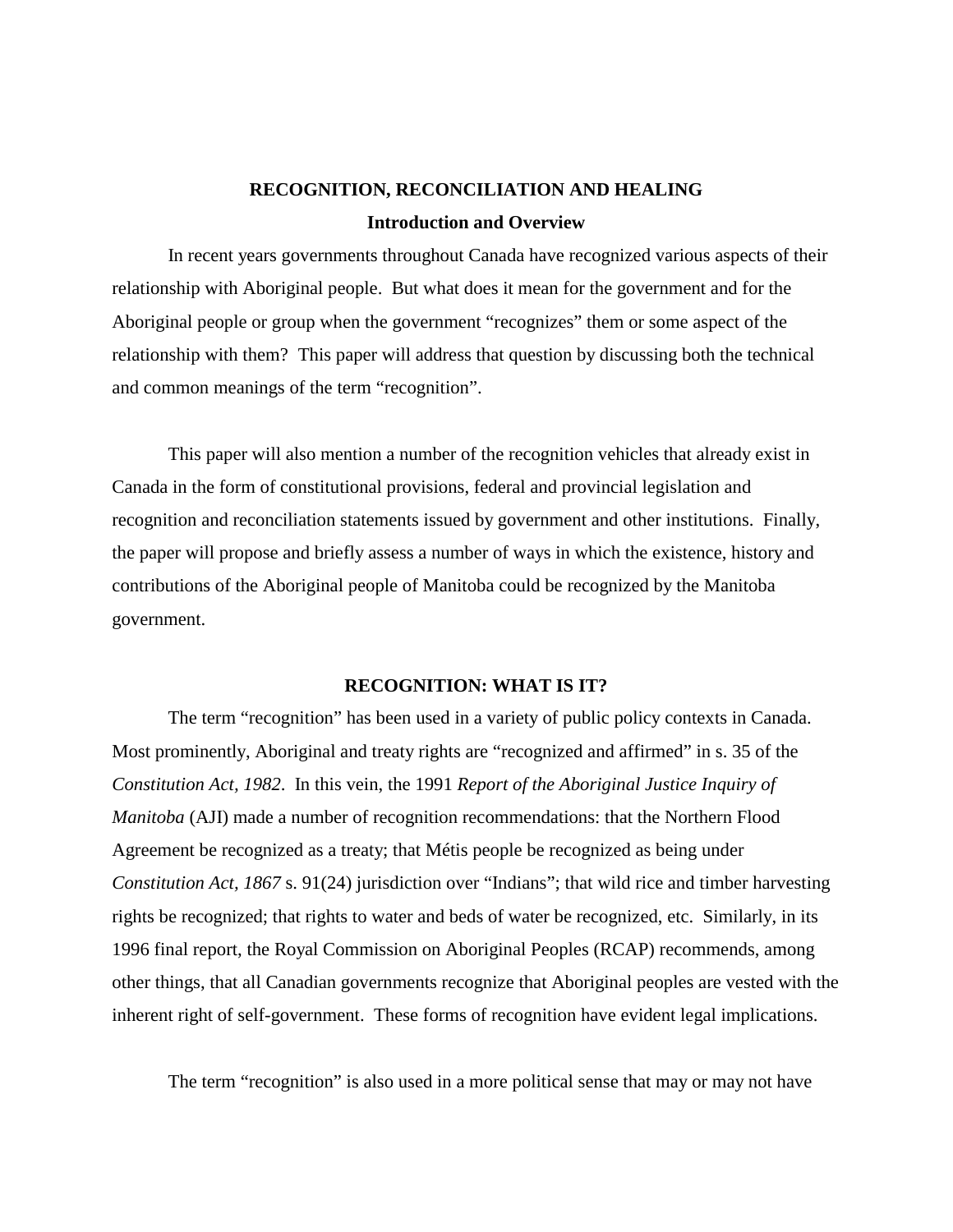significant legal implications. The 1985 Resolution of the Assemblée Nationale du Québec, for example, recognizes not only the existence of a variety of Aboriginal nations within that province, but also recognizes the rights set out in the James Bay and North-eastern Québec Agreements. In 1991, the government of Ontario issued a Statement of Political Relationship in which it recognized that First Nations in Ontario have an inherent right to self-government within the Canadian Constitution. In a similar way, as part of a broader federal policy thrust the federal Minister of Indian Affairs and the Interlocutor for Métis and non-status Indians issued a Statement of Reconciliation in 1998 recognizing that past federal policies of assimilation were wrong.

In other official statements by the federal government and by many of the churches, past actions affecting groups such as Japanese-Canadians and Aboriginal and non-Aboriginal students in residential schools have been recognized and acknowledged to have been wrong. Apologies or statements of regret have been also issued in conjunction with these statements. These various statements have an apparent and avowed reconciliation and healing goal. Often, they were explicitly designed to avoid or minimize potential legal consequences.<sup>1</sup>

Following a similar approach, RCAP calls in its final report for official acknowledgment of, for example, the wrongness of certain Aboriginal law doctrines, of the fact that certain relocations were human rights violations, and that Aboriginal servicemen and women contributed to the war effort. RCAP also calls for a renewed national reconciliation effort involving mainstream Canadian society and governments and Aboriginal peoples, and proposes an approach based on acknowledging past wrongs and promoting forgiveness and healing the relationship between Aboriginal and non-Aboriginal Canadians.

In summary, it seems clear that the term "recognition" has many shades of meaning depending on who recognizes whom, in what context, and for what purpose. Some meanings import legal consequences while others are political and yet others lead directly to related concepts such as reconciliation and healing. It may therefore be useful to "unpack" the history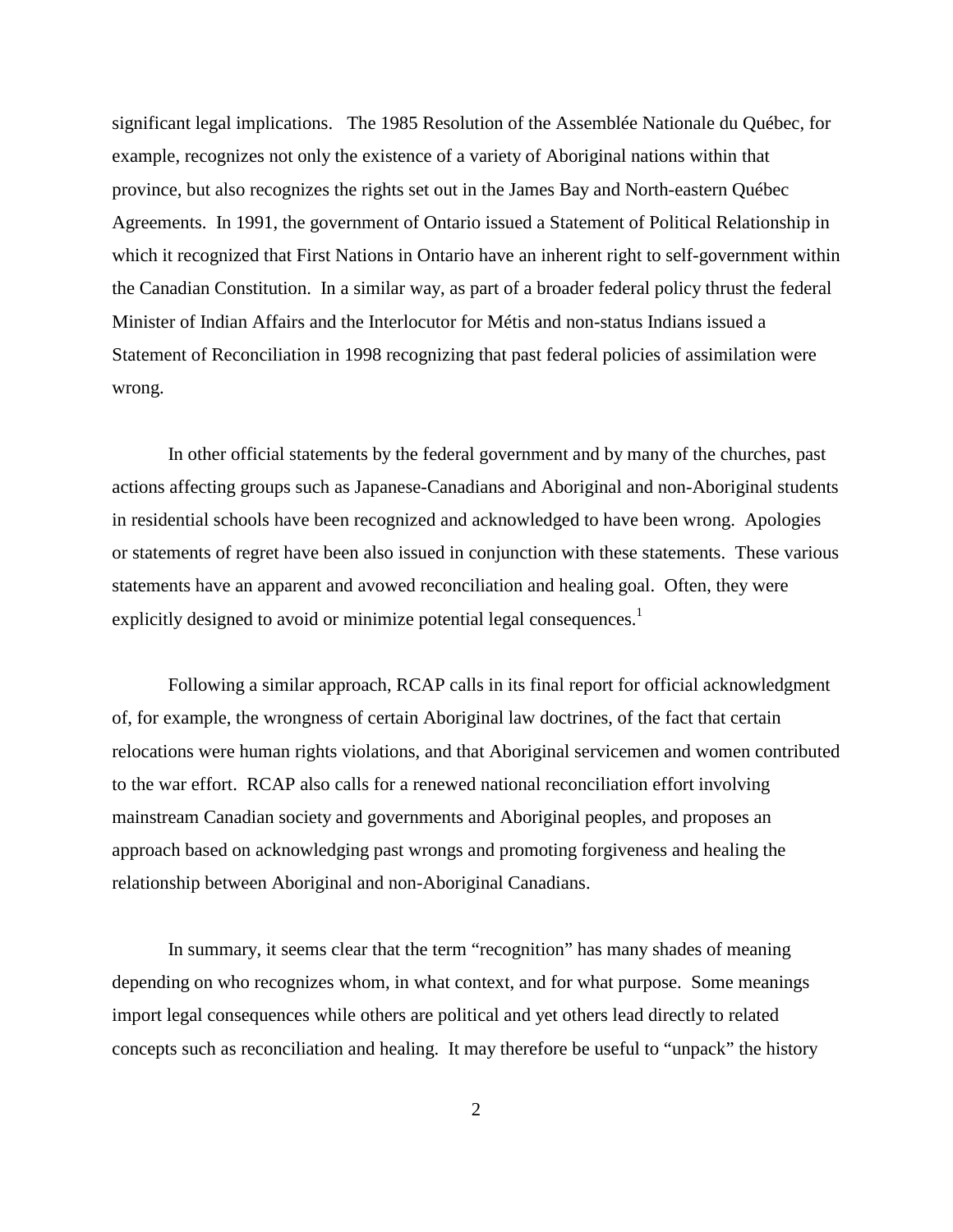and uses to which the term "recognition" has been put before identifying potential applications in the Manitoba public policy context.

# **(1) Recognition: Formal Acknowledgment as Legally Distinct (a) The Origin: International Law Principles**

The primary meaning of the term "recognition" is to acknowledge the character, claims or existence of someone or something.<sup>2</sup> This notion is closely related to the technical meaning in international law. Recognition in the international context refers to a political act with legal consequences: one entity with what is known as "international legal personality" acknowledges that another entity also has international legal personality. Recognition of the legal personality of another in the international system is important because it gives the recognized person, group or entity the legal right or capacity to carry out actions and enter into agreements with other recognized entities within the international system. Being recognized, therefore, means having an identity derived from, and based on, the international legal system.

The contemporary international system is largely concerned with the actions of states because they have the highest level of international legal personality. For a state to be recognized as a state by other states, it is necessary that it have the following characteristics: (1) a permanent population; (2) a defined territory; (3) a government; and (4) the capacity to enter into relations with other states.<sup>3</sup> That being said, entities other than states may also have international legal personality. The United Nations, or non-governmental organizations that are recognized by the United Nations or by other states, for example, also have international legal personality. However, they have less international legal personality than states.

Given the interaction of politics and law in the international arena, the international system is fairly flexible and the degree of international personality that an entity is recognized as having may vary along a spectrum. The more international personality an entity has, the more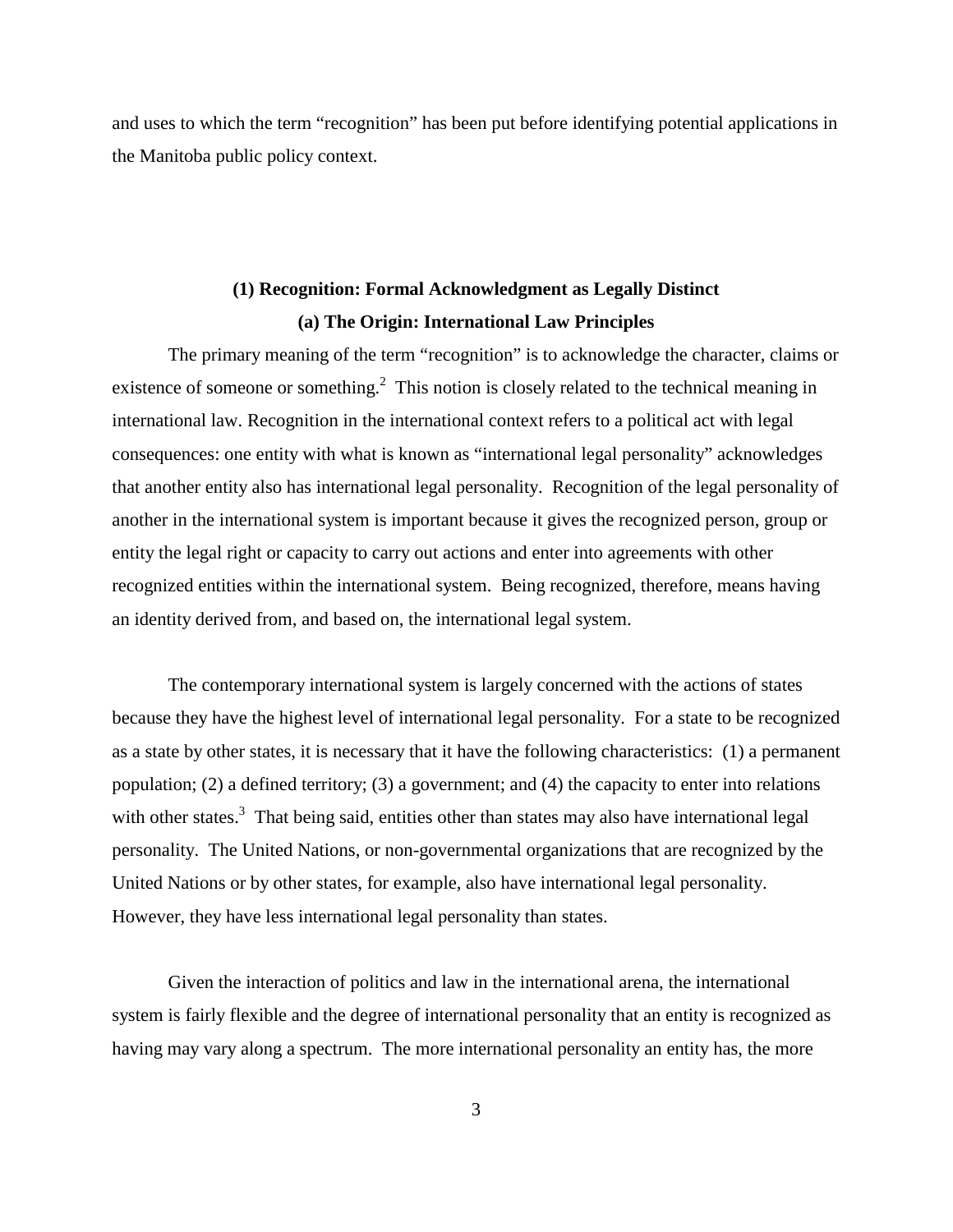international rights and duties it has and the greater standing it has to act within the system.

#### **(b) The Application: North American Recognition Practice**

The flexibility of the international recognition system was imported into the North American context at the time of first contact between Europeans and Aboriginal peoples. This explains why the colonizing European powers were able to recognize Aboriginal nations and groups as having some form of international legal personality short of statehood. Through treaties and other forms of government-to-government relationships, the acknowledgment by Imperial and colonial authorities of the nation status of Aboriginal peoples were political acts with legal implications that were equivalent in their spirit to international acts of recognition. This is why in both the United States and Canada recognized Aboriginal entities are referred to as "nations".

An example is found in the *Royal Proclamation of 1763* with its recognition of "the several Nations and Tribes of Indians with whom We are connected, and who live under Our protection...". The "nations" referred to were seen as less than fully autonomous since they were described as being under Crown protection. The Supreme Courts of both the United States<sup>4</sup> and Canada have acknowledged the applicability of international recognition practice to the domestic North American context. The Supreme Court of Canada stated it as follows: "[B]oth Great Britain and France felt that Indian nations had sufficient independence and played a large enough role in North America for it to be good policy to maintain relations with them very close to those maintained between sovereign nations."5

In the United States the term used since the 1830s has been "domestic dependent nations".<sup>6</sup> This terminology reflects the fact that this form of recognition only applies domestically and does not allow an equal legal status between the parties.<sup>7</sup> The Supreme Court of Canada has taken pains to make a similar point. In *Sparrow*, *Delgamuukw* and other decisions the Court has noted that Crown sovereignty remains intact in the face of Aboriginal and treaty rights, but that exercises of that sovereignty must be justified according to a constitutional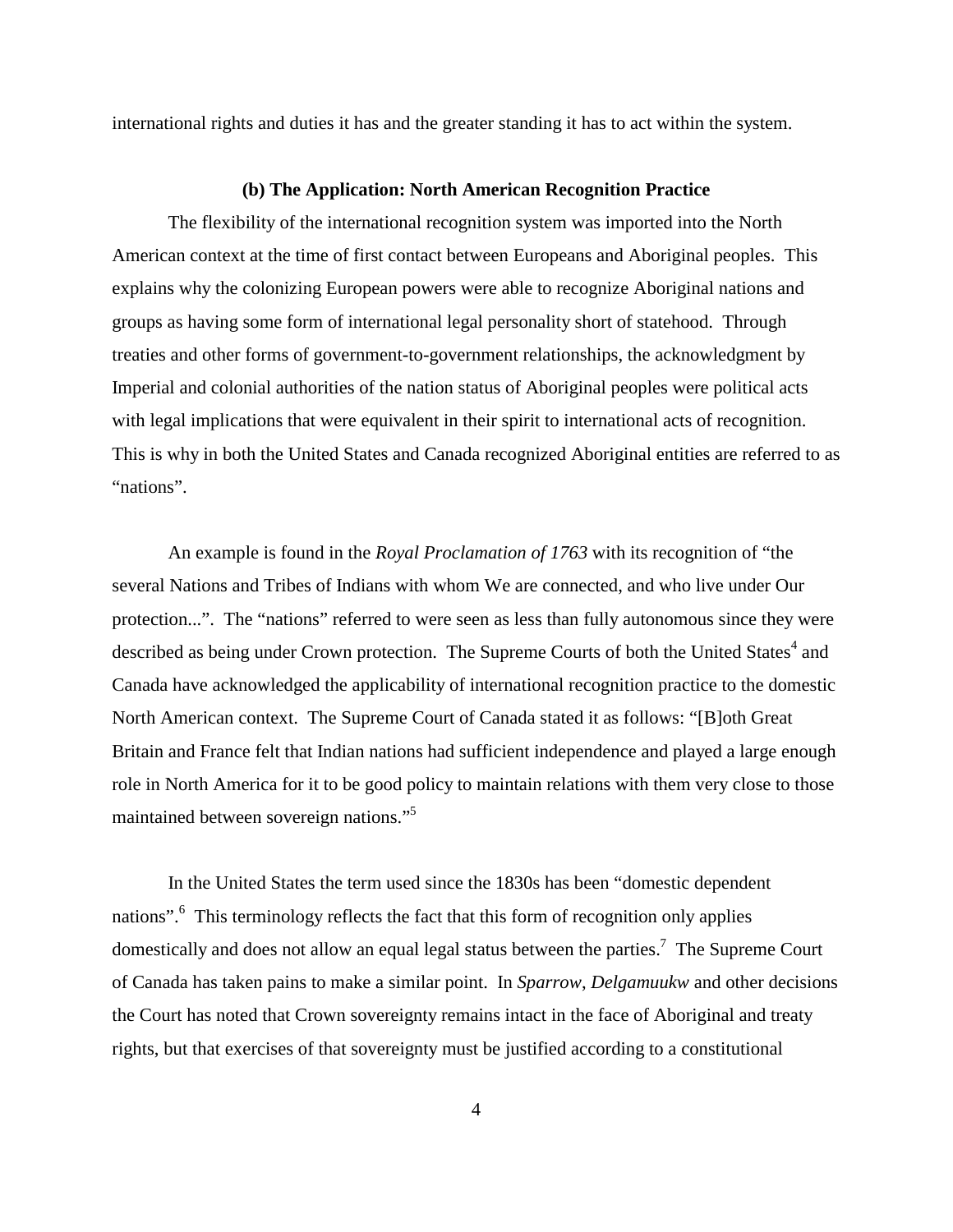standard.<sup>8</sup> In other words, Canada's recognition of Aboriginal and treaty rights has not in Canada's view diminished its own sovereignty or raised Aboriginal peoples to the same level as the Crown.<sup>9</sup> These recognized Aboriginal entities then, do not in the eyes of Canada and the United States possess *international* legal personality, despite the fact that at one time they appear to have enjoyed this status in the eyes of the colonizing European powers.

#### **(c) Recognition in the Canadian Constitutional System**

The Canadian and American legal systems are based on liberal democratic notions that generally militate against the recognition of groups having any sort of special group status. Evidently, given the special protections in Canada's Constitution for religious and linguistic groups, this statement is less true for Canada than for the United States. Nonetheless, in both countries, individuals, not groups, are recognized as being legal equals and the primary rightsbearers.

However, due to this inheritance from international law principles, recognition vehicles already exist that acknowledge the legal existence of Aboriginal groups as such as a matter of Canadian and American law. As mentioned, in Canada s. 35 of the *Constitution Act, 1982* has "recognized and affirmed" Aboriginal and treaty rights. Canada has thus acknowledged not only the validity of certain historically based claims by Aboriginal peoples, it has also implicitly recognized the special group status of the Aboriginal peoples who advance them. The Supreme Court is presently engaged in the process of identifying, fleshing out and circumscribing the rights claimed - including inherent rights to self-government - in the cases now coming before it.

Since this acknowledgment takes place within Canada's domestic legal system and not within the international legal system, it is a limited form of recognition. Aboriginal group "domestic legal personality" is not equivalent to the international legal personality of the recognizing entities - Canada and the provinces. The issue of the precise status of Aboriginal peoples has been at the heart of constitutional discussions and Aboriginal litigation over the past two decades. The phrase "inherent right of self-government" refers only to the source of the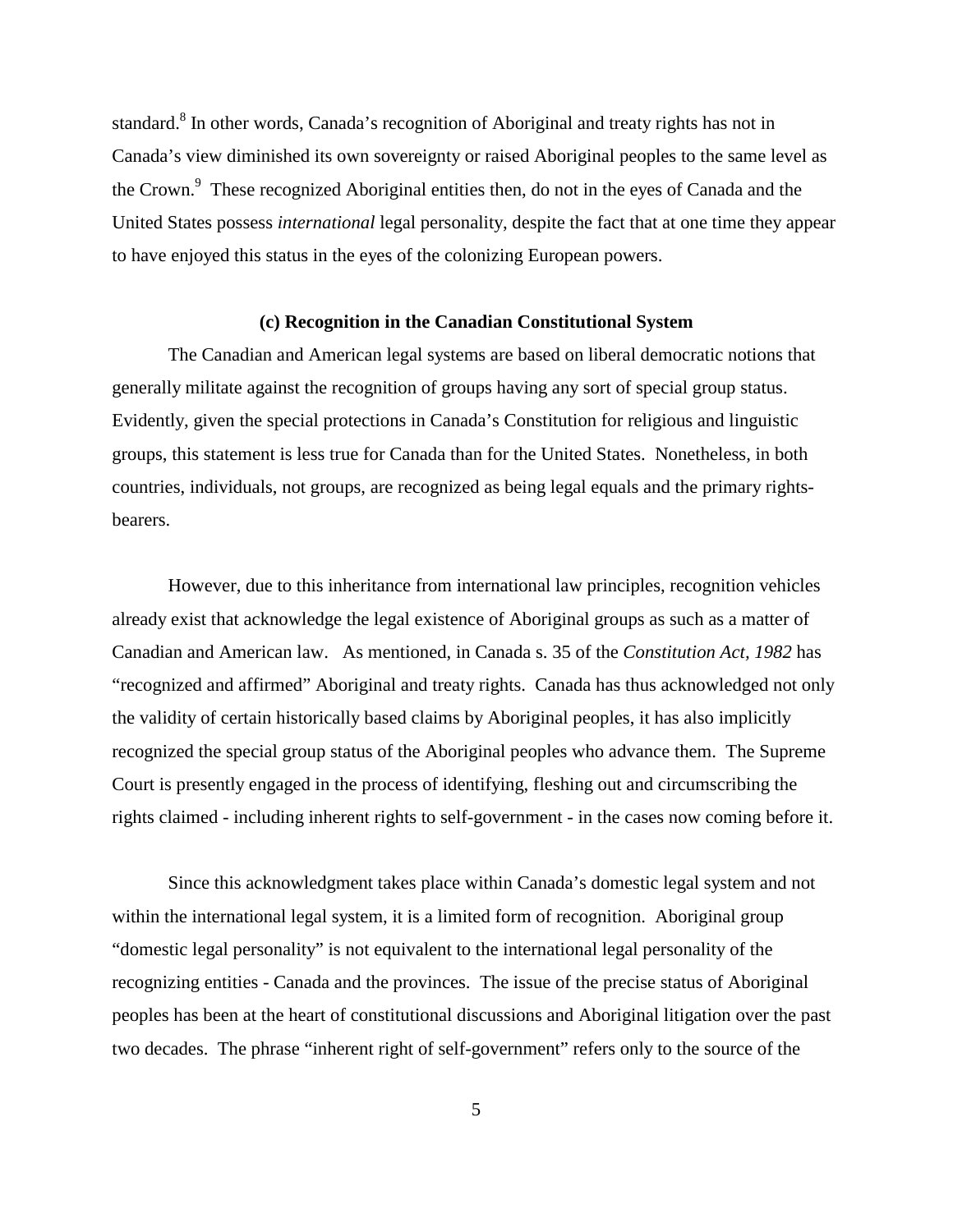capacity of Aboriginal peoples to govern themselves and does nothing to answer the question of what their status would be vis-a-vis Canada and the provinces. In short, it tells us nothing about their "domestic legal personality".

Another type of constitutional recognition occurs in the *Constitution Act, 1867* reference in s. 91(24) to "Indians and Lands reserved for the Indians." This provision singles out those people over whom federal power is to be exercised. This is also an implicit recognition of their separate group identity within the Canadian constitutional system. However, it does not accord them legal status equivalent to Canada and the provinces. Similarly, in the *Manitoba Act* (*Constitution Act, 1870*) the Métis are constitutionally identified and singled out under the now abandoned term "half-breed" in recognition of their status as a people in possession of "Indian title" (now referred to as "Aboriginal title") and entitled to special treatment as a result.

Federal law provides a direct form of domestic recognition through the *Indian Act*. It implements the constitutional law-making power referred to in *Constitution Act, 1867* s. 91(24) and identifies those over whom it will operate. In this way it recognizes both "Indians" and "bands" for purpose of federal administration. The parallels between the criteria for statehood in the international system mentioned earlier and the band system established under the *Indian Act* are easy to see:

> (1) permanent population - a band is defined in the *Act* as a "body of Indians"; (2) defined territory - "for whose use and benefit in common lands... have been set apart";

(3) government - recognized bands operates through a "council of the band"; (4) capacity to enter into relations with other states - federal (and provincial) administrative and funding arrangements and the evolution of the common law have made it clear that, through their band councils, bands also have the capacity to enter into legally binding contractual and other relations with other recognized government entities such as the federal, provincial and municipal governments.

6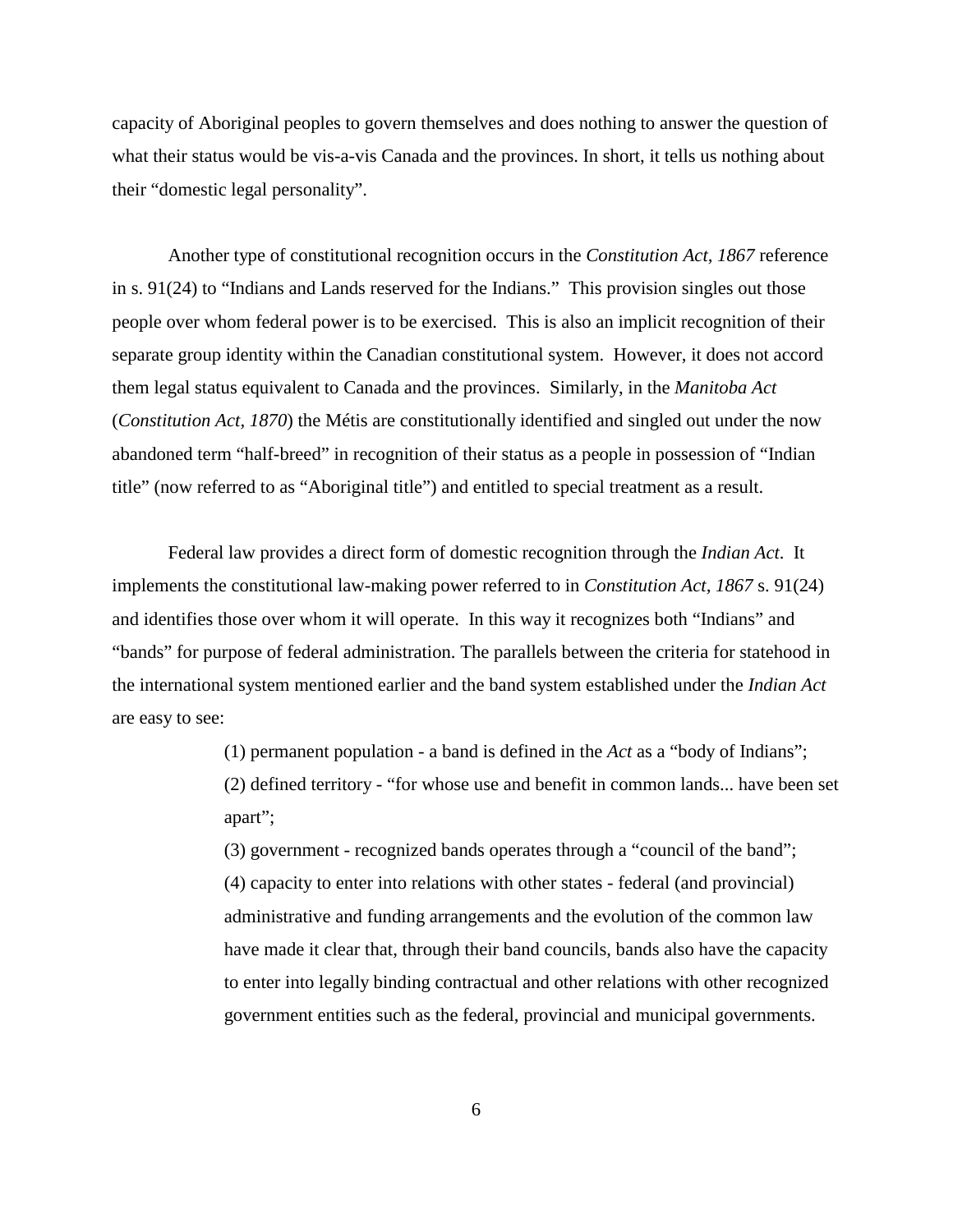The analogy is not complete, because bands are not the equivalent of the other government actors in the Canadian federal system. A further measure of their lesser legal personality within the Canadian federal system lies in the fact that the federal government also controls band "citizenship" by defining "Indian" fairly narrowly in sections 6 and 7 of the *Indian Act*. In the international system, states normally do not take any interest in how another state defines its own citizens. It is enough if they are citizens according to the internal rules of that other state.<sup>10</sup>

Provincial law offers an example of a domestic recognition vehicle operating within provincial constitutional jurisdiction: Alberta's 1990 *Metis Settlements Act* (which replaced the earlier *Metis Betterment Act* that dated from 1938). One effect of this legislation is to acknowledge the domestic legal personality of the recognized groups within the provincial legal system. Originally the *Act* defined Métis by way of exclusion from federal jurisdiction over "Indians", but it now refers to lifestyle and self-identification.<sup>11</sup> The scheme of the *Act* is to recognize eight Métis "settlements" and to allow the settlement councils to make membership decisions based on the whether or not the applicant is a "Metis" within the meaning of the *Act* and whether he or she meets the other criteria (past membership in a settlement or a settlement association or residence in Alberta for 5 years). Thus, the separate Aboriginal status of the Métis settlements is recognized along with their ability to control their own membership.

This legislation assumes for constitutional purposes that Métis people do not fall within federal s. 91(24) jurisdiction over "Indians". Should a court decision rule otherwise, or should the federal government extend its s. 91(24) jurisdiction to include Métis, the *Metis Settlements Act* might well be found to be invalid for having invaded federal jurisdiction.

# **(2) Recognition: Renewing Relationships (a) Knowing Again**

Recognition has a secondary meaning that does not necessarily import legal consequences. It means "to know again, identify as known before."12 In short, it means recalling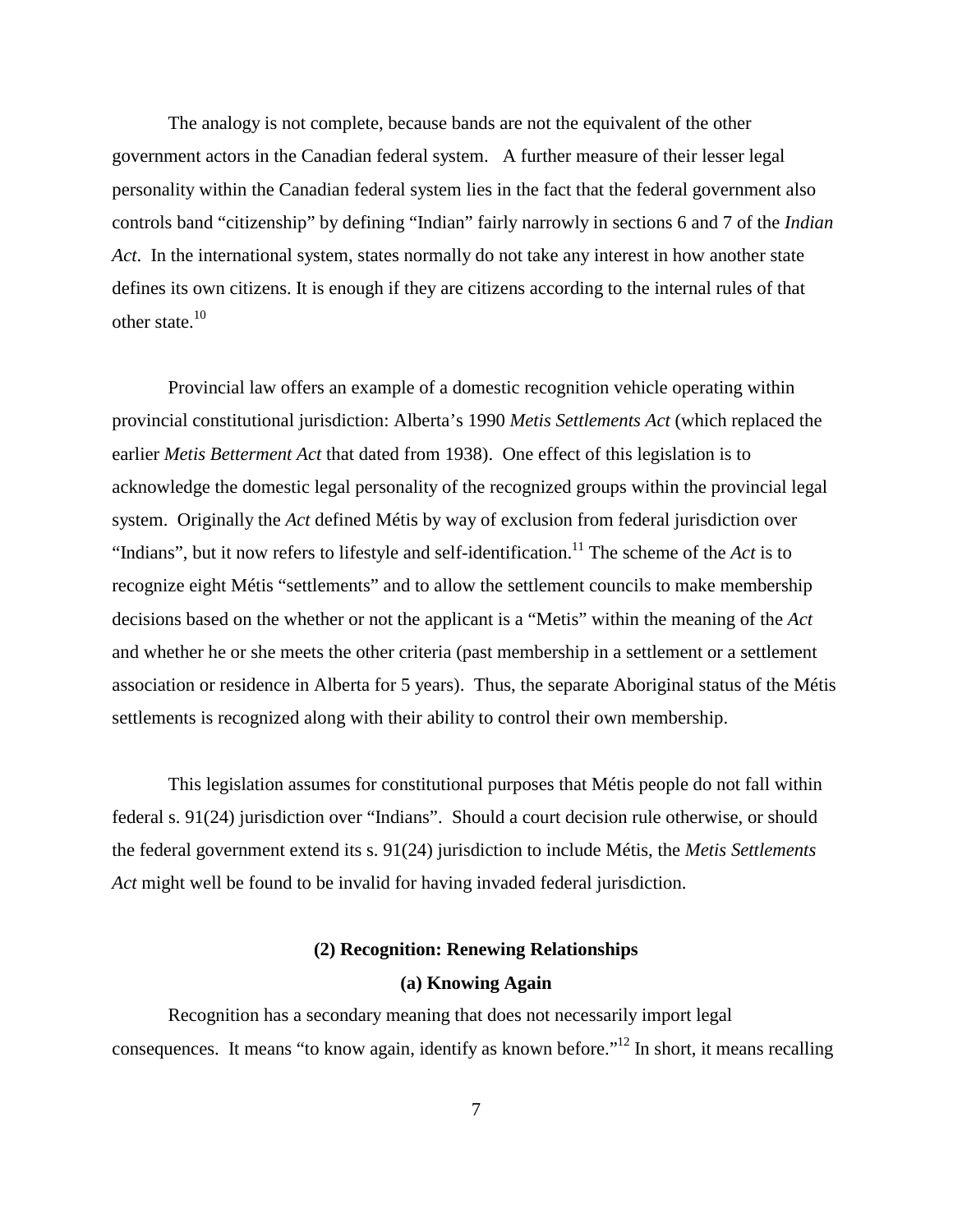or acknowledging a time when the parties knew each other or were in some sort of relationship. This is the aspect of recognition with which most Canadians are familiar since it reflects attempts by Aboriginal peoples to have their original identities confirmed by government and by non-Aboriginal Canadians by such means as referring to themselves as "First Nations" or as "historic" or "original" nations and by asserting their constitutional status as self-governing treaty signatories or as Aboriginal rights holders. This meaning of recognition also connotes official policies in favour of renewing the perceived original relationship between Aboriginal peoples and Canadian governments. That is why, for instance, the RCAP report called for a reestablishment of Aboriginal "nations" (albeit along flexible lines)<sup>13</sup> and why recent federal policy proposals refer conspicuously to "partnership" notions.14

### **(b) Reconciling the Past and Present**

Given the varying degrees of autonomy of Aboriginal peoples recognized under international and colonial law during earlier periods in Canadian history, it is clear that the common and the technical meaning of "recognition" overlap in the North American Aboriginal context. This is something the AJI seems to have had in mind in its analysis of the justice problems faced by Aboriginal people in Manitoba:

For more than a century the rights of Aboriginal people have been ignored and eroded. The result of this denial has been injustice of the most profound kind. Poverty and powerlessness have been the Canadian legacy to a people who once governed their own affairs in full self-sufficiency. This denial of social justice has deep historical roots.... social and economic inequality is unacceptable and that only through a full recognition of Aboriginal rights - including the right to self-government - can the symptomatic problems of over-incarceration and disaffection be overcome.<sup>15</sup>

The overlap between the technical and common meanings of recognition introduces an element of risk that government could attract unwanted legal consequences to any recognition acts or statements it may make. This explains why federal and provincial governments have been so careful in their attempts to craft recognition instruments, be they constitutional selfgovernment arrangements or simple statements of the types mentioned earlier.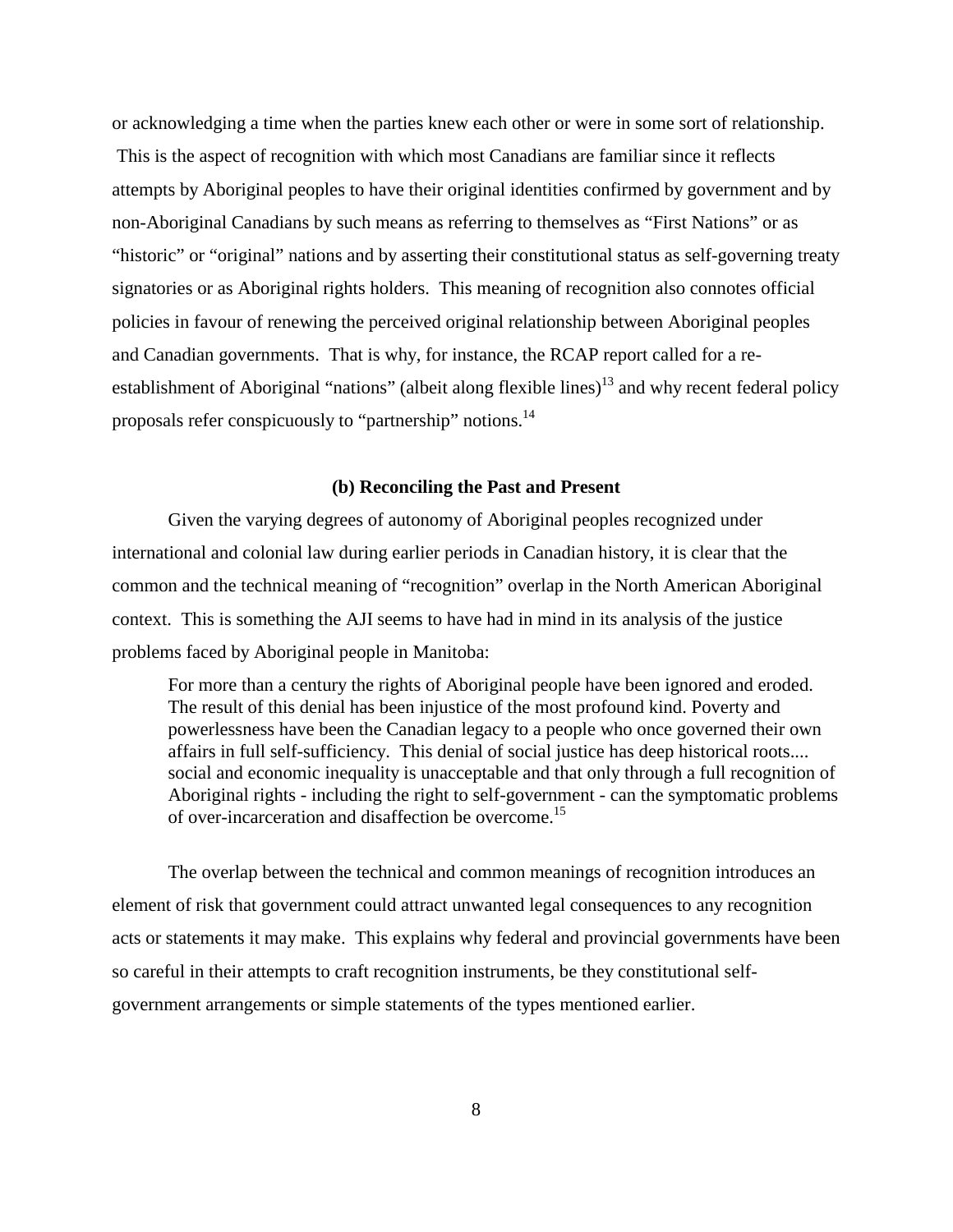The modern Canadian social, political and economic reality does not allow Canadian governments to simply recognize or "to know Aboriginal groups again" solely on the basis of their former autonomy and to deal with them on the basis of principles derived from international law. Aboriginal groups or nations, no matter how large or where located, no longer exist apart from the broader fabric of Canadian society. This adds a dimension of reconciliation to the meaning of recognition, a concept that the Supreme Court has embraced as the lens through which it focuses the "recognition" of Aboriginal and treaty rights in the Constitution:

...what s. 35(1) does is provide the constitutional framework through which the fact that Aboriginals lived on the land in distinctive societies, with their own practices, traditions and cultures, is *acknowledged and reconciled with the sovereignty of the Crown*. The substantive rights which fall within the provision must be defined in light of this purpose: the Aboriginal rights recognized and affirmed by s. 35(1) must be directed towards the reconciliation of the pre-existence of Aboriginal societies with the sovereignty of the Crown.<sup>16</sup> (emphasis added)

Reconciliation is itself a term with multiple but related meanings appropriate to the context of this discussion: restoring a friendship after an estrangement, healing the effects of a quarrel and harmonizing conflicting facts, statements or actions.<sup>17</sup> In light of the large number of international reconciliation processes currently under way, the term "reconciliation" has also acquired a broader meaning: to "balance radical reforms with a process based on consensus".<sup>18</sup>

From one perspective, most of Canada's recent constitutional history has been devoted to this task through constitutional discussions and negotiation to establish the conditions for the restoration of the original relationship with Aboriginal peoples through restructuring the Canadian federation to accommodate their renewed political status. Reconciling the recognized constitutional status of Aboriginal peoples with the interlocking nature of Canadian political, social and economic reality is the challenge facing all governments and institutions in Canada.

## **(c) Healing Conflicts and Misunderstandings**

As the previous discussion indicates, reconciliation connotes a healing component. Many of the official government and church acknowledgments and apologies noted earlier took healing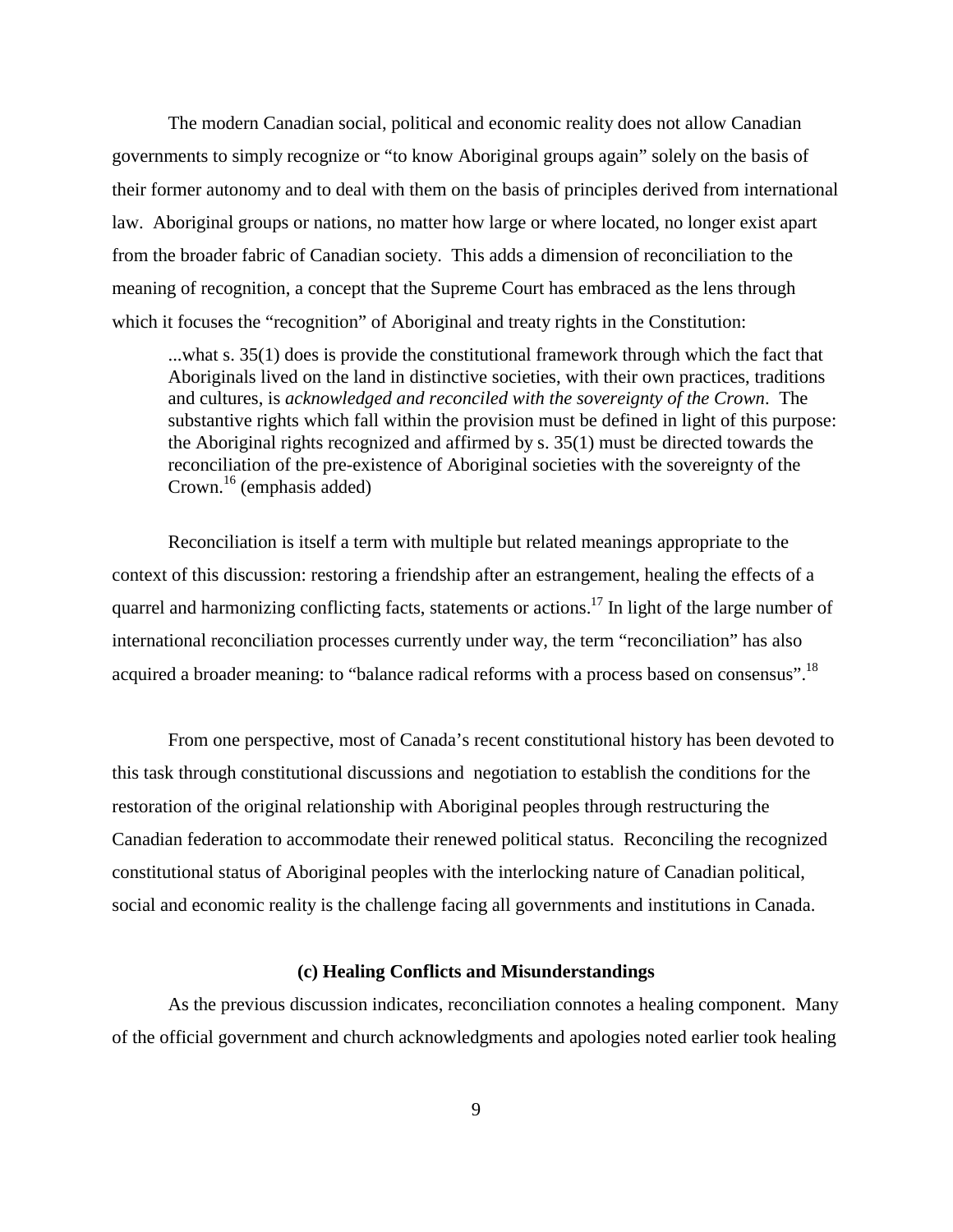as their central goal. In the church apologies, for example, there was often considerable dialogue with affected groups beforehand to ensure that the eventual statement would reflect their genuine concerns and would not exacerbate the problem.<sup>19</sup> Where that dialogue was lacking, the apologies were not accepted or were not accepted fully.<sup>20</sup>

In this regard, studies of national reconciliation efforts have shown that to successfully heal a relationship between two groups that have been in conflict they must be able to engage in constructive communication free of stereotypes and negative emotions derived from past painful experiences with each other. In order to create the conditions for such dialogue and healing, the following elements are necessary:

(i) joint analysis of the history of the conflict;

- (ii) official acknowledgment of the injustice and historic wounds; and
- (iii) official acceptance of moral responsibility where due.<sup>21</sup>

In a similar vein, and after four rounds of consultations with Aboriginal peoples, RCAP offers in its final report a broad strategy for healing the historic relationship between Aboriginal peoples and mainstream Canadian society that reflects this model. That strategy envisions three main elements:

(i) a jointly developed, balanced view of Canadian history:

"The starting point for renewing the relationship [must be] deliberate action to set the record straight" regarding violations of treaty promises, residential schools, relocation of communities, Aboriginal veterans, the *Indian Act* administration etc. (Vol. 1, p.7) in the form of an Aboriginal history series project (Rec. 1.7.1  $\&$  2.). As part of the process, inquiries are called for in the case of residential schools (Rec. 1.12.1.), some relocations (Rec. 1.11.2 *et seq.*) and an effort at public education is called for (Rec. 5.4.1. *et seq.*);

(ii) an acknowledgment of the injustice and historic wounds:

A "sincere acknowledgment by non-Aboriginal people of the injustices of the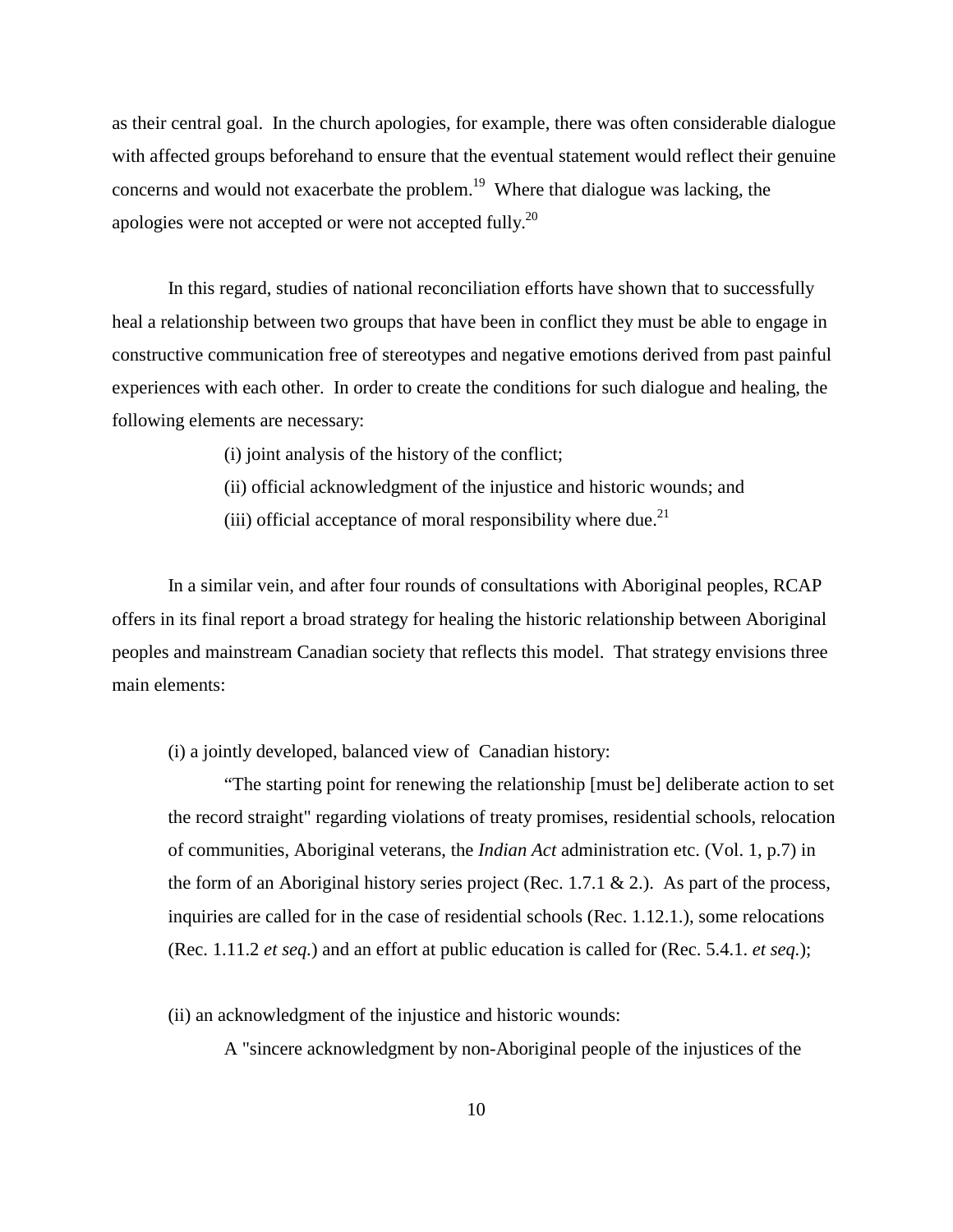past... " is recommended (Vol. 5, p. 4) including a disavowal of discredited legal doctrines and policies based on them (Rec. 1.16.2.), along with acknowledgment that some relocations were violations of human rights (Rec. 1.11.1), and acknowledgment of the contributions of Aboriginal servicemen (Rec. 1.12.1);

(iii) and acceptance of moral responsibility and commitment to a new relationship:

This would include "a genuine desire to make reparations..." (Vol. 5, p. 4) and "a profound and unambiguous commitment to establishing a new relationship for the future...." (Vol. 5, pp.  $4 \& 5$ ).

# **RECOGNITION IN THE MANITOBA CONTEXT**

As the preceding survey has shown, recognition acts or statements may accomplish a variety of purposes and attract differing legal implications, depending on the goal or intention of the recognizing party, the vehicle chosen and the context in which the act or statement occurs. What is it that the AJI calls for in terms of "recognition"? The AJI recommendations on recognition are as follows:

(a) in conjunction with the federal government, Manitoba would

- recognize the Northern Flood Agreement as a treaty;
- recognize existing Aboriginal rights to waters and to beds of water;
- recognize that the Métis people fall under federal s. 91(24) jurisdiction;
- recognize that Aboriginal people have the right to establish justice

systems as part of their inherent right of self-government;

(b) without federal concurrence, Manitoba would

- recognize wild rice harvesting as an Aboriginal right;
- recognize timber harvesting as an Aboriginal and treaty right;
- recognize the right of such Aboriginal courts to have extra-territorial jurisdiction;

- amend the *Provincial Police Act* to recognize any police commission or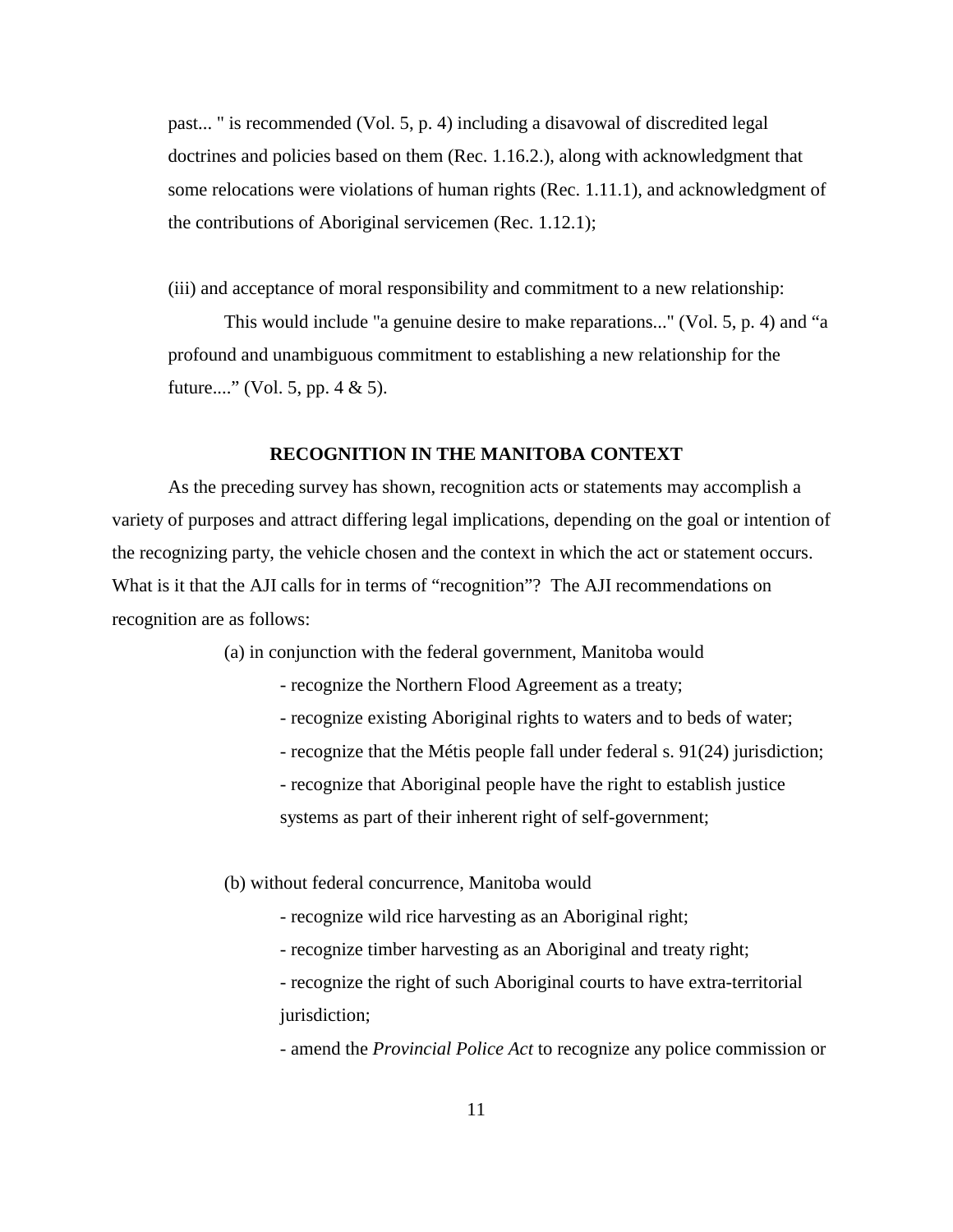committee established in a Manitoba Aboriginal community.

There are other recommendations that are tantamount to recognition in that they call for actions that would acknowledge Aboriginal people or their rights. Some of these recommendations are:

> - the federal and Manitoba governments each issue a public statement regarding how they intend to carry out their respective fiduciary obligations;

- the federal and Manitoba governments take measures to ensure that the rights of Aboriginal people regarding the northern flood area are respected;

- agreements should be concluded with Aboriginal people who may be negatively affected by natural resource developments;

- the province ought to develop a policy respecting the role of Aboriginal people in the management and conservation of their traditional territories;

- timber harvesting co-management agreements need to be concluded with Aboriginal people where timber is harvested in their traditional territories;

#### **Purpose**

In the face of all these recommendations for recognition or recognition-like action, the government may wish to first ask: What does it wish to achieve by any such statement or action?

Does it seek to provide Aboriginal people with legally actionable rights?

Does it wish to give Aboriginal people political leverage against itself or against the federal government or both?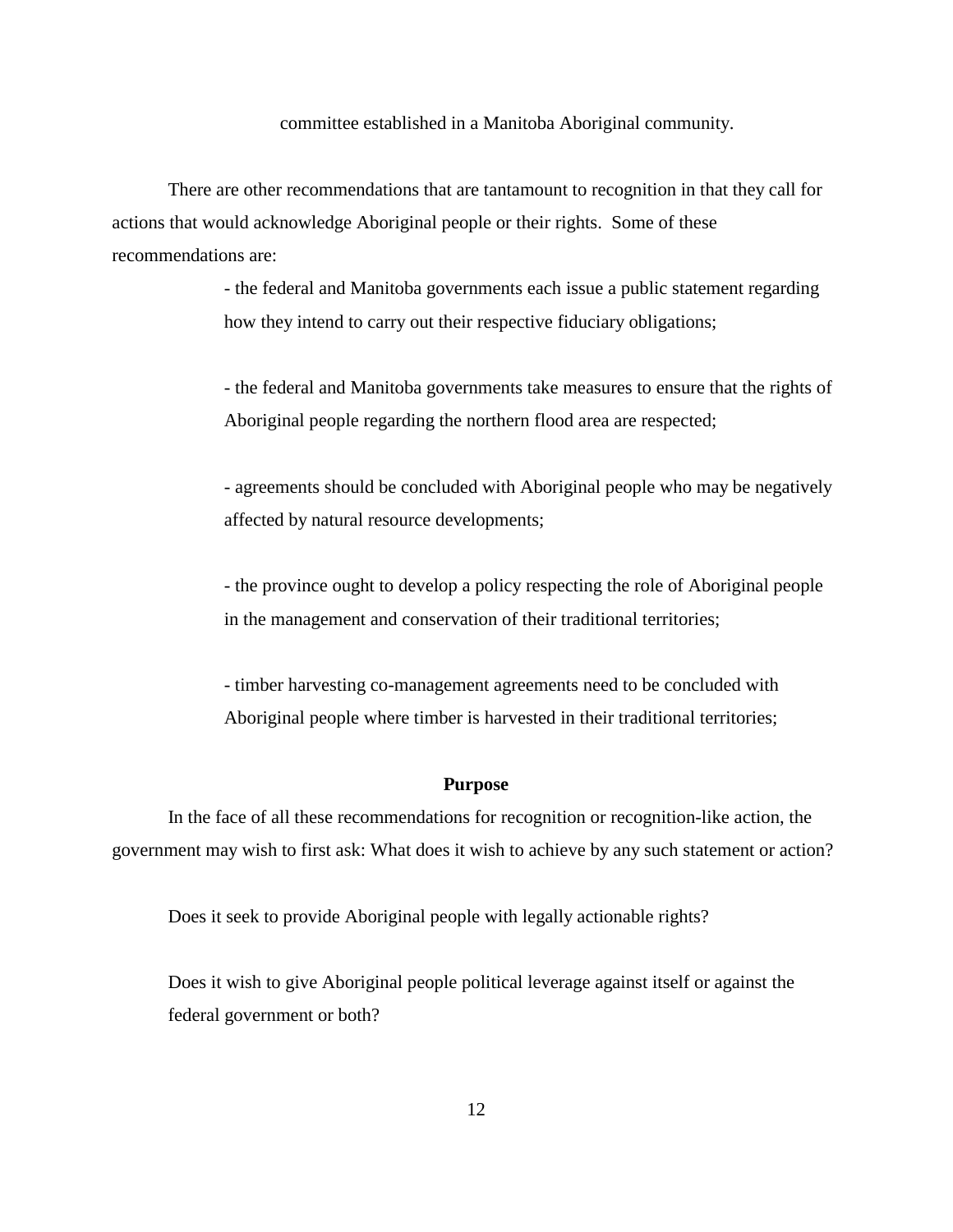Does it wish to give symbolic recognition to Aboriginal people as distinct nations with legal standing and rights within Manitoba in lieu of recognizing their inherent right to establish Aboriginal justice systems as recommended by the AJI?

Does it wish to establish processes by which Aboriginal people may be involved in government decisions affecting them in the areas outlined by the AJI?

Does it wish to demonstrate good faith in a symbolic way while undertaking discussions with Aboriginal people in connection with implementing the AJI recommendations or developing processes for inclusion in important decisions affecting them?

 Does it wish to gain time for further study or public consultation by showing a commitment to the principles of the AJI recommendations?

Does it wish to signal its commitment to a process of healing and reconciliation that could serve as the springboard for further, more concrete actions in the future?

Does it wish to do the minimum required to avoid the criticism that the government has done little to implement the AJI recommendations?

Does it wish before undertaking anything that may arouse public suspicion or hostility to begin the process of raising public awareness of the issues while at the same time signaling to Aboriginal people that the government's intentions are fair and honourable?

## **Means**

There are a number of ways by which the government could recognize Manitoba's Aboriginal people or their achievements and contributions to Manitoba. They are limited only by the imagination and by the purpose for which the government may wish to take such a step.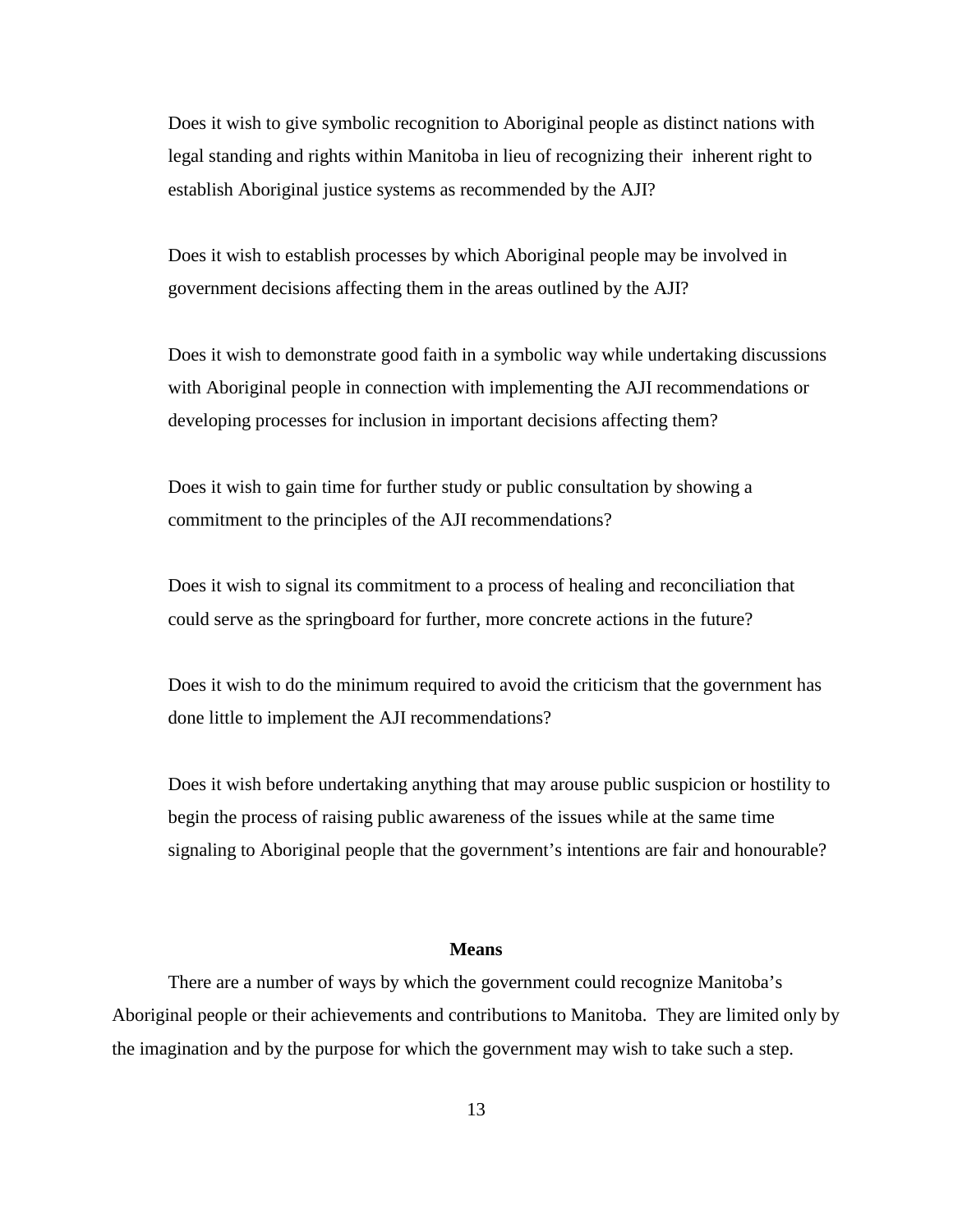1) Government announcement of publicly funded historical project to focus on the past and present contributions of Aboriginal people to Manitoba.

This might be an "Aboriginal history series project" of the type proposed by RCAP in which Aboriginal and non-Aboriginal historians would collaborate to produce a more balanced history of the province in which Aboriginal people could see their experiences and perspective reflected. This is the type of project envisaged in a variety of international contexts<sup>22</sup>. As mentioned above, it is also one that is sanctioned directly by RCAP in a reconciliation context. It is also indirectly sanctioned in the AJI report: "This denial of justice has deep historical roots, and to fully understand the current problems we must look to their sources."<sup>23</sup> The justification for such a project might be to begin the new millennium on a new footing, for instance.

Given that the AJI report acknowledged but gave somewhat cursory treatment to Aboriginal perspectives on the shared history of Aboriginal and non-Aboriginal Manitobans, it could be argued that a joint history project would serve to underpin a fuller understanding of the issues and recommendations set out in the AJI report. This type of project could therefore be introduced to Aboriginal people as a way of exploring many of the issues raised in the AJI report and might be presented to the public as a modernizing of Manitoba history in light of the historical research being carried on across Canada regarding Aboriginal issues in the claims, litigation and related contexts.

From this perspective Manitoba could be argued to be getting out ahead of the "revisionist" historians whose perspectives might be influenced by who their clients may be by undertaking a truly academic, neutral and balanced approach to the history of the province that gave rise to the historic Métis Nation and which was the first place where Canada began its own separate history of treaty-making through the "numbered treaties".

The advantage of this type of project is that it is pan-Aboriginal, would require months or years to complete (allowing the development of a longer-term government strategy) and would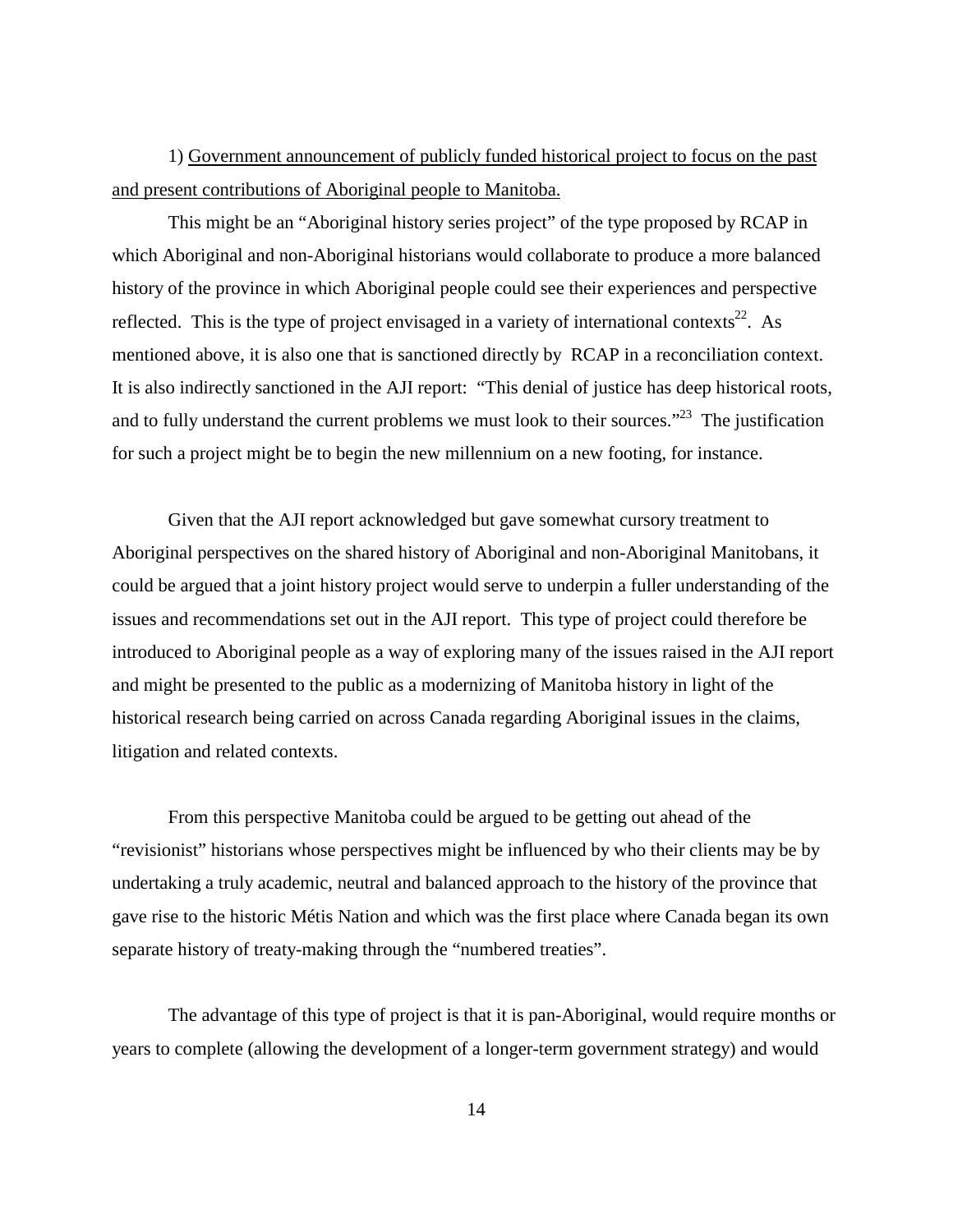involve non-Aboriginal historians and specialists. It could be linked to an education agenda as well as to the rights agenda set out in the AJI report and could serve as an ongoing method of raising public awareness.

In addition, this type of project could easily include generally uncontroversial and relatively inexpensive actions that could be carried out immediately. This could include, for example, erecting historical monuments, plaques or other signs attesting to the significance of a place or event in Manitoba's history and the presence in that place or participation in that event of Aboriginal people. It might also include choosing a date on which the contribution of the Aboriginal peoples to Manitoba's history and culture could be acknowledged in an official way, or according a spot in the Legislature where the flags and other insignia of Aboriginal peoples could be displayed in an honourable way.

The disadvantages are that it could dissolve into acrimony between the parties if academic and other differences of opinion on sensitive topics were not well handled. It could also direct public attention to sensitive matters such as the Métis land settlement question now being litigated in *Dumont* and on treaty interpretations and doubtful land transactions involving First Nations that are either in the federal specific claims process or in litigation or both. It could also lead to charges from Aboriginal organizations that it is simply another way of delaying implementation of the AJI report and could be used by the opposition of other groups to erode public support for Aboriginal initiatives.

2) Meeting between Government and Aboriginal people to discuss possible courses of action to heal the relationship, reconcile opposing views of history etc.

There are many possible variations of this theme. One variant would see the government participating in a Sacred Assembly of the type organized by the churches and Aboriginal organizations in 1995 in Ottawa that was chaired by Elijah Harper. The federal government was not involved (except to the extent that Elijah Harper was a sitting government member of Parliament), although individual ministers attended. At that Assembly a statement of the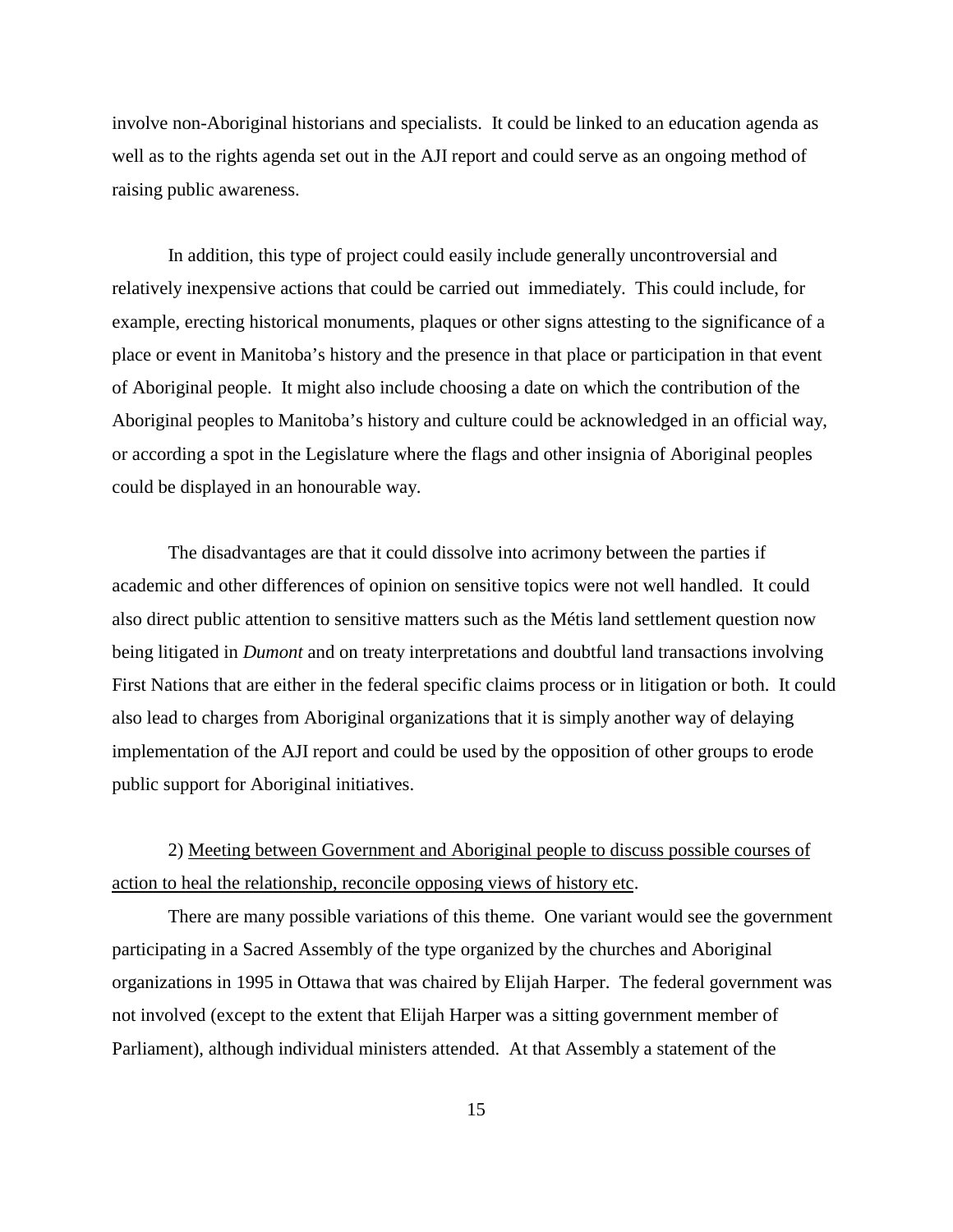Principles and Priorities for a new Relationship was issued by the organizers. That statement emphasized healing and reconciliation and called upon the federal government to do certain things, including taking responsibility for past actions.

The advantage of this type of gathering is its obvious spiritual and healing tone and the chance for government and Aboriginal people to meet somewhat informally and to open a constructive dialogue in an ostensibly non-political setting. Another advantage would be that a former NDP member of the Manitoba Legislature (who is himself a historic figure for his role in the Meech Lake constitutional proposals) might be persuaded to participate. The disadvantage is the non-involvement of government in planning the agenda and the fact that there is little or no chance for government to be other than the recipient of information as opposed being able to make statements as a government.

Another variant of this theme would see a conference jointly planned and implemented by government and Aboriginal organizations at which the government might be able to make a statement. The advantage of this type of conference is the ability to influence the agenda and to have a forum that will attract press attention, but without the same weight as if the government was to make a statement in the Legislature. The disadvantage is that the planning or implementation could dissolve into acrimony if the goals of government and Aboriginal organizations are too dissimilar or if insurmountable differences arose between them during the conference.

# 3) Announcement of Government-sponsored reconciliation-type action and invitation to Aboriginal people to participate.

One possible model for this type of action might be the all-party agreement in the Australian Parliament in 1991 to begin a ten year process to heal the relationship between Aboriginal and non-Aboriginal Australians through the formation of a 25 member (13 Aboriginal and 12 non-Aboriginal) Council of Reconciliation to guide the process and help build national consensus. A five-step procedure was envisaged: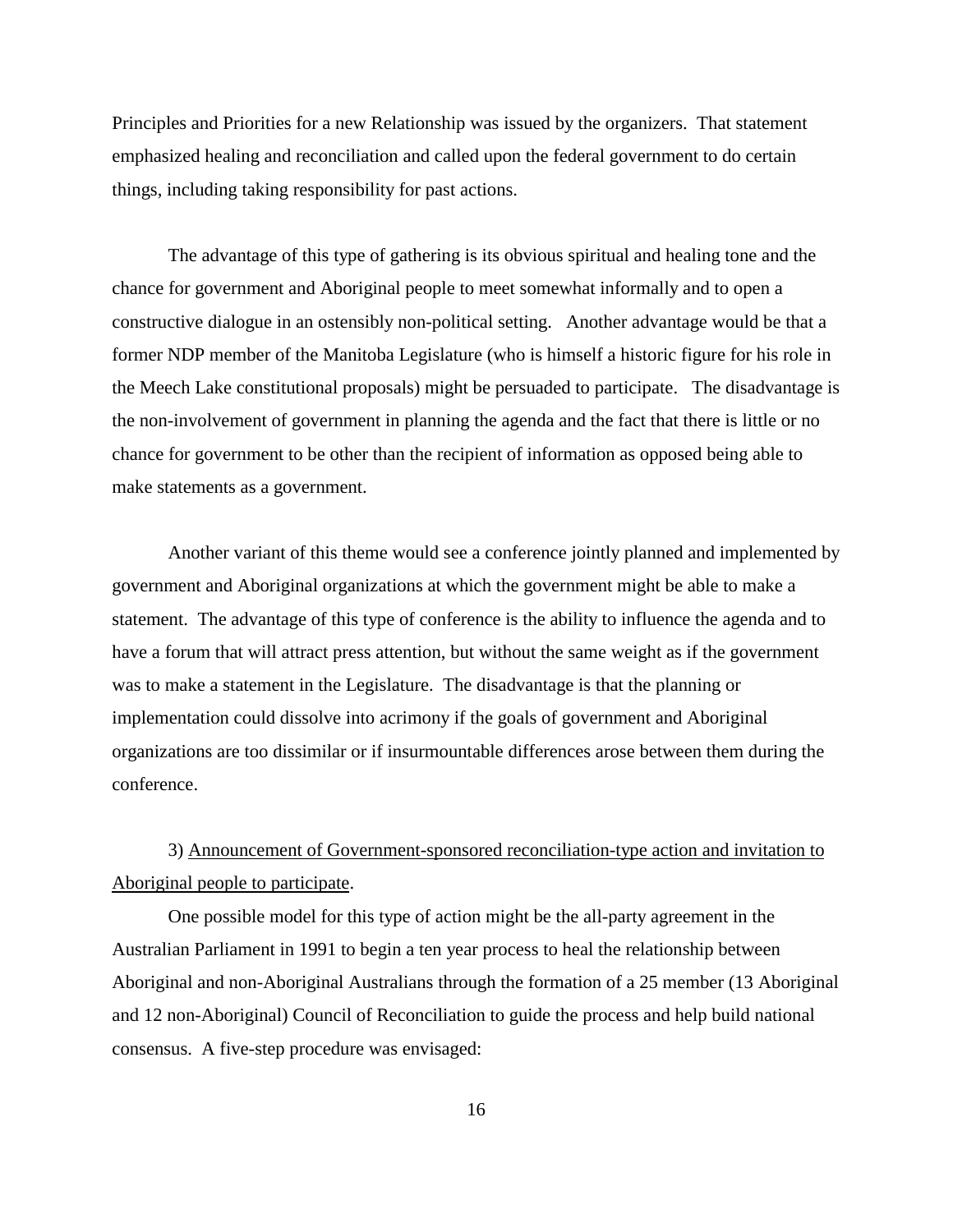- developing a national understanding and acceptance of the shared experience of Aboriginal and non-Aboriginal Australians in the creation of modern Australia;

- fostering respect for Aboriginal cultures and identity;

- recognizing the past injustice continues and gives rise to present injustices;

- identifying other actions that should be taken to promote national reconciliation;

- revaluing how Aboriginal people and the larger Australian society can live together;

This model could be adapted and scaled down for Manitoba since there are two key differences between Manitoba and Australia: in Manitoba Aboriginal people already have constitutional and legal rights as well as a political presence that is absent in the Australian Aboriginal context; and, Aboriginal people have been prominent contributors to building Manitoba from the outset and, arguably, have not suffered from the same degree of neglect and indifference as have Aboriginal people in Australia.

The advantage of this type of approach is its obvious healing and reconciliation component and the fact that it may be staged over several months or years so as to minimize its impact on day to day life in the province. It may also serve a useful educational function and, if the appropriate people were chosen to lead it, such an undertaking might help to forge some degree of consensus.

The disadvantages are that it could become the source of discord as it has done in Australia where right-of-centre political parties and a portion of the non-Aboriginal population reject this type of approach. In addition, it would likely require consultation beforehand with Aboriginal organizations and might encounter difficulties if questions arose as to its funding,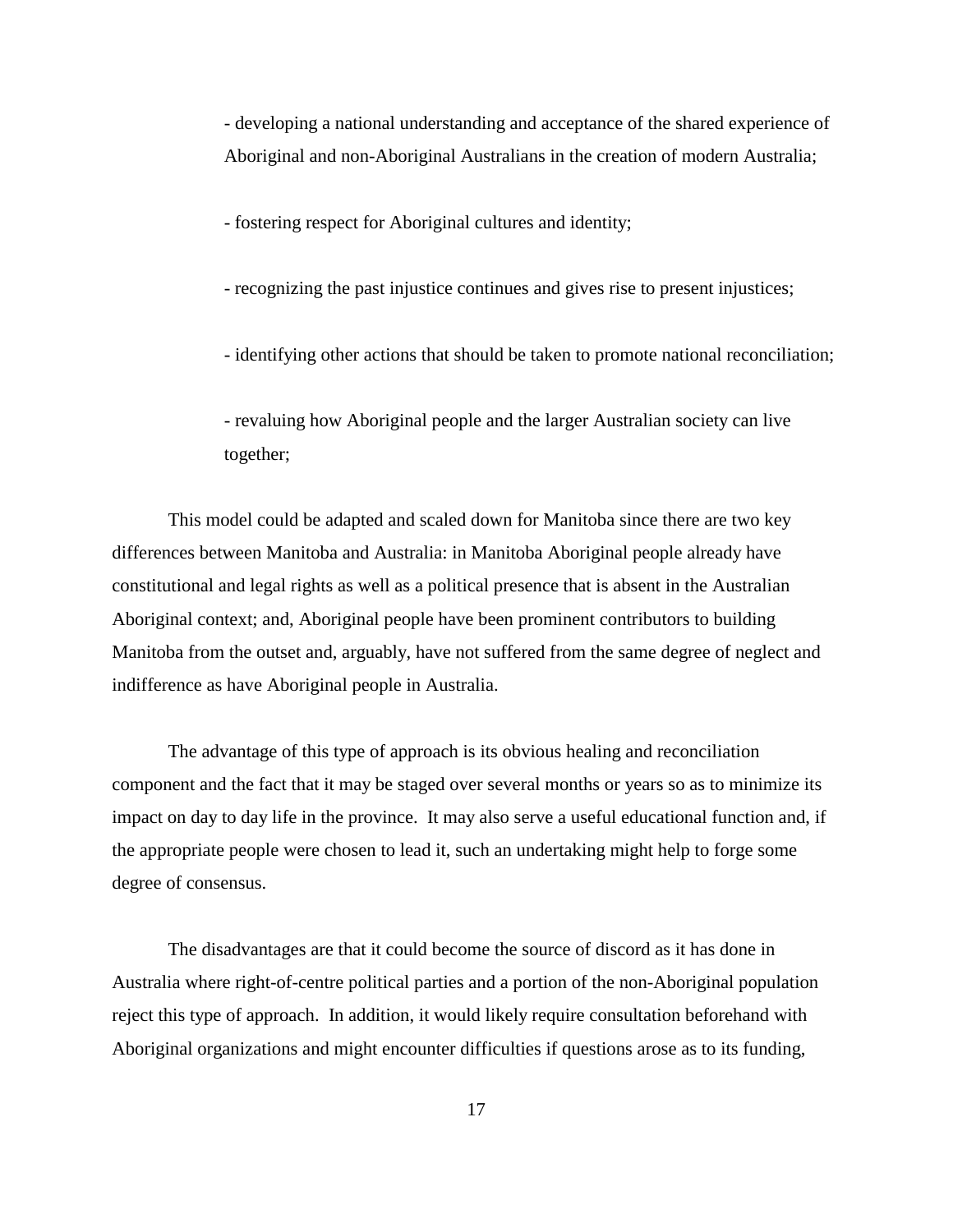mandate, duration and binding authority to bring about the type of changes for which Aboriginal organizations may be looking. It might also be viewed generally as an inadequate response to the AJI and the many other commissions of inquiry that have come up with concrete proposals for government action.

#### 4) Government statement in the Manitoba Legislature.

The rules of the Manitoba legislature would permit a minister to make a statement in the House on Aboriginal matters.<sup>24</sup> This type of action would be largely political and without any necessary legal consequences as it is simply a statement of what the government (or a department or ministry) intends to do. However, if such a statement were crafted to refer to Aboriginal people, nations or groups as such and if it were to indicate that they had some type of group status in Manitoba, this would amount to a form of recognition as such. That being said, this type of recognition already exists in the form of policies, protocols and other devices through which First Nations, urban Aboriginal organizations and Métis organizations and communities are recognized as separate entities for program and service delivery.

The advantage of this type of approach is that it would occur in the Legislature, thereby enhancing the recognition element since it would occur in a formal political setting that is open to the media and the public. The government could make whatever commitments it may wish to make according to whatever timetable it may wish to set. It could be a sort of "wish list" of what it hoped to accomplish and the opposition would have very little scope in the Legislature to use it for partisan political purposes since no debate is permitted at that time. If the announcement were crafted beforehand with the input of Aboriginal political leaders, if they were present in the Legislature at the time of the announcement, and if the announcement were to be accompanied by some other action (such as a history project, spiritual or other type of gathering etc.) there might be some political cachet to it that could deflect the charge that it is merely symbolic.

Given that it is a statement without necessary legal consequences, the government could even venture into territory that would otherwise have legal consequences. It could state (as it did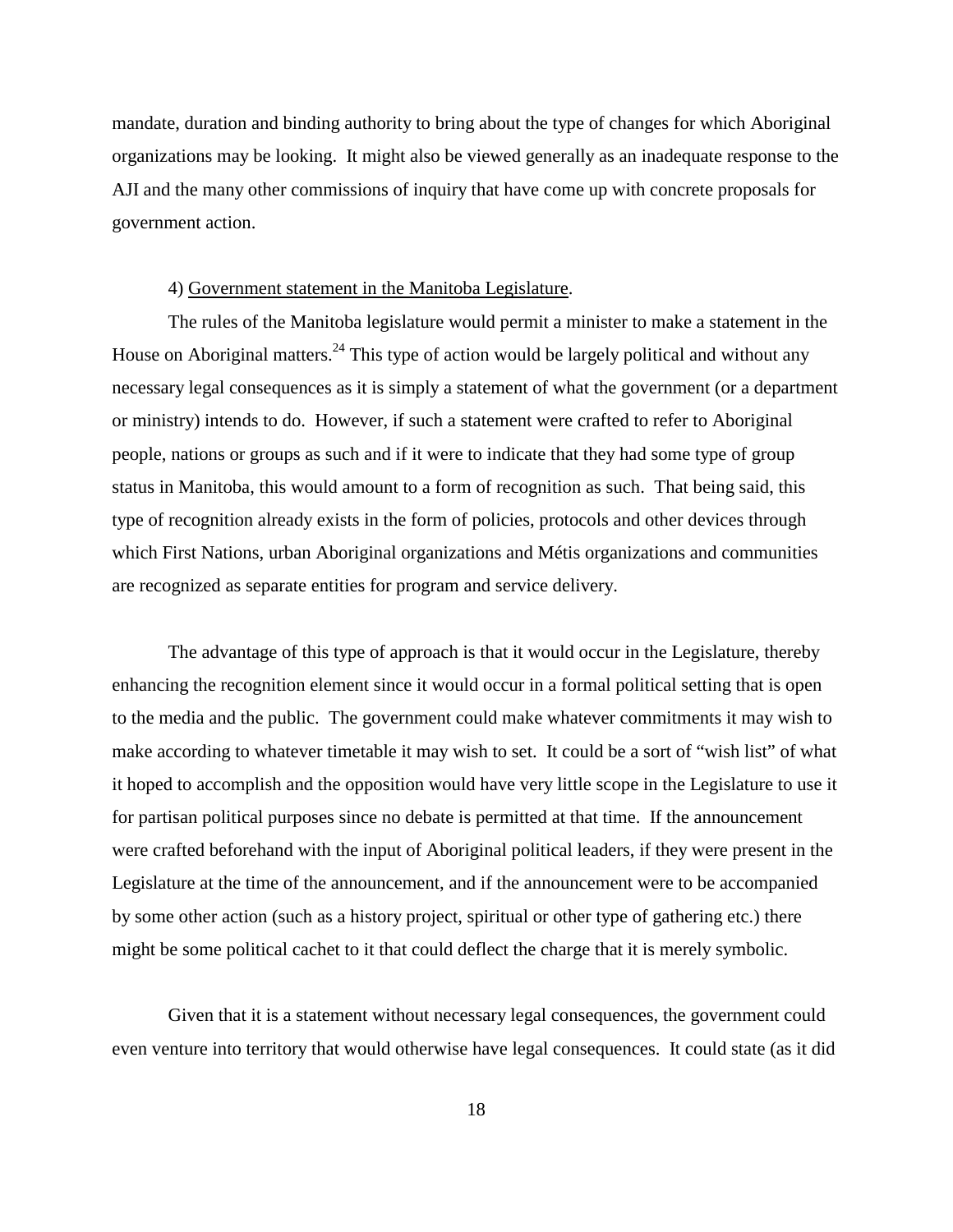already done with regard to recognizing the Northern Flood Agreement as a modern day treaty), for instance, that henceforth it would recognize the existence of the historic Métis Nation and deal with Métis people on that basis, or that it would act as if other AJI recommendations regarding Aboriginal, treaty and other rights were law. Since there is little the government can do to affect how the courts interpret the evolving law of Aboriginal and treaty rights in the absence of a cabinet-approved provincial policy, such statements of intention could not be used in court in any meaningful way.

The clear disadvantage of this type of approach is the lack of commitment (beyond the purely verbal) or accountability (beyond political) to follow through on the statement in any particular way. Without more, a simple announcement might attract the charge that it is an empty and cynical gesture. If the statement went farther than the opposition and ordinary Manitobans were prepared to go, it could also become a lightning rod for popular and political opposition. It is also worth noting that any political statement about how the government may intend to deal with Aboriginal or treaty rights would likely not affect the positions taken in Aboriginal and treaty rights and related prosecutions since the Attorney General is in legal theory independent from purely political considerations and his or her role is to apply the law in a neutral fashion in the interests of justice.

#### 5) Government Resolution in the Manitoba Legislature.

If the risks were high that government would be pilloried for its statements in the Legislature, there may be some advantage to making a stronger statement in the form of government resolution<sup>25</sup> as this might attract a greater degree of Aboriginal and academic support and could also be used by the Manitoba government as a way of exerting pressure on the federal government.

Government resolutions are commonly used to introduce appropriations, but may also serve to introduce statements of principle. The procedure would be for the appropriate minister to introduce a statement of principle and then move that it be adopted by the Legislature.<sup>26</sup> In the case at hand, the principle could be that certain matters (for example, the recognition of the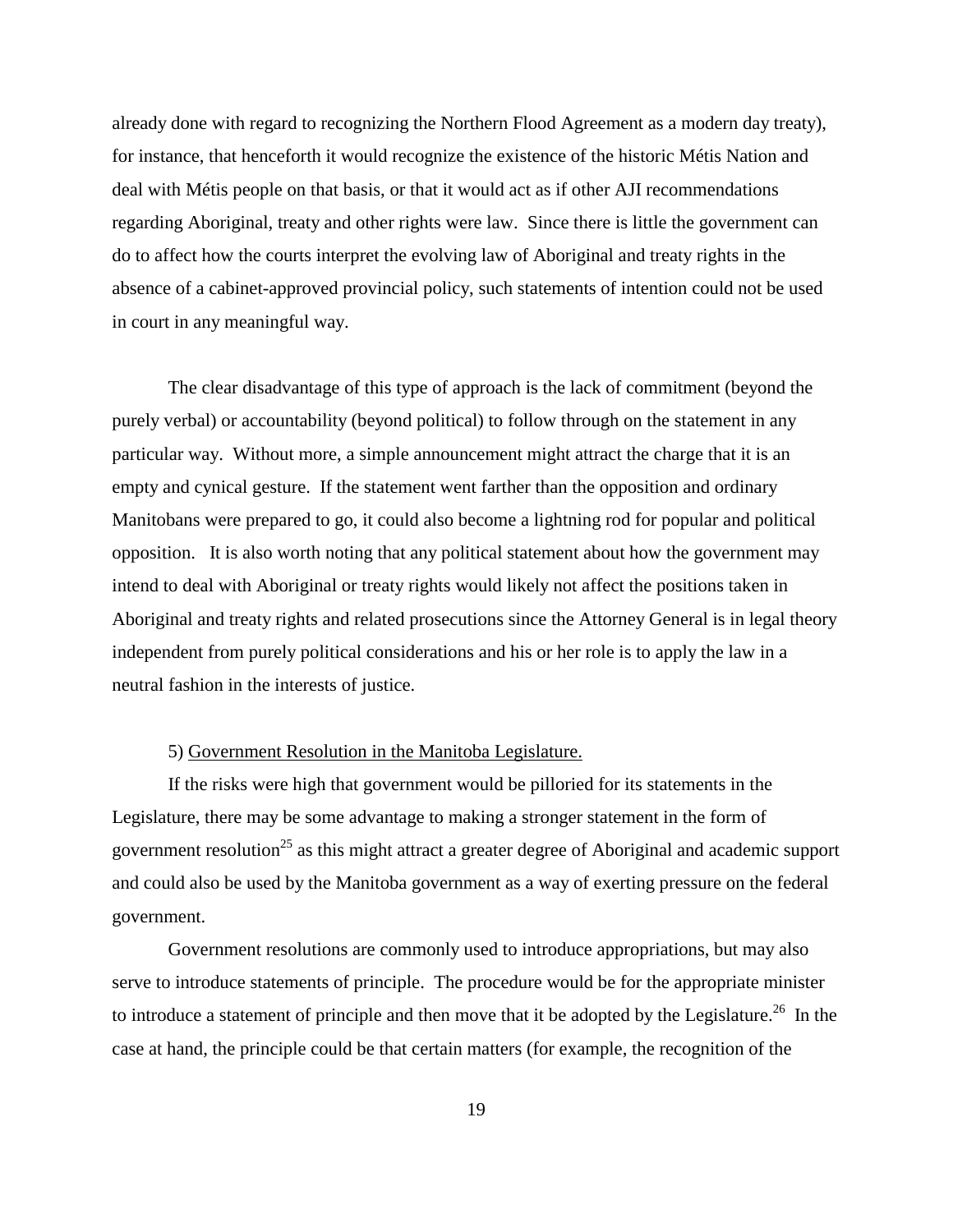continuing existence of the historic Métis Nation, the treaty status of the Northern Flood Agreement etc.) would henceforth be understood, interpreted or handled, in a certain way. A resolution is obviously a much stronger way for the government to go on the record on a particular matter than a mere statement. In short, it is a way of taking a stand and being judged in the political and public arena for that stand, but without necessarily incurring legal consequences.

This type of procedure has been used in the past in Manitoba for symbolic reasons or to put pressure on the federal government or to highlight federal actions in some areas.<sup>27</sup> This procedure also has been used in the explicitly Aboriginal context in Québec. In 1984 the Parti Québecois government of René Levesque introduced a motion in the Assemblée Nationale that was adopted in March the following year. In it the government resolved that it "recognizes the existence of the Abenaki, Algonquin, Attikamek, Cree, Huron, Micmac, Mohawk, Montagnais, Naskapi and Inuit nations in Québec" and also that "recognizes existing aboriginal rights and those set forth in The James Bay and Northern Québec Agreement and The Northeastern Québec Agreement." Among other things it also committed the Assemblée to consider these and future agreements as treaties and urged the government to work with Aboriginal people to identify and define these rights and to negotiate self-government and related agreements with willing Aboriginal nations in then province.

On its face, this was a noble enterprise. However, the Resolution was not supported by Québec's Aboriginal organizations because it was drafted without their direct input and introduced without their explicit consent. At that time the provincial government was meeting in an *ad hoc* way with the Aboriginal Peoples of Québec Task Force on the Constitution which was seeking Québec's support for its position at the (then) ongoing constitutional meetings called for by s. 37 of the *Constitution Act, 1982*. A letter from the Task Force to the Premier in 1982 contained 15 principles advocated by the Task Force as reflecting its constitutional position. These 15 principles were accepted by the Québec government and reference to them found its way into the Resolution that was ultimately adopted in 1985 by the Assemblée National.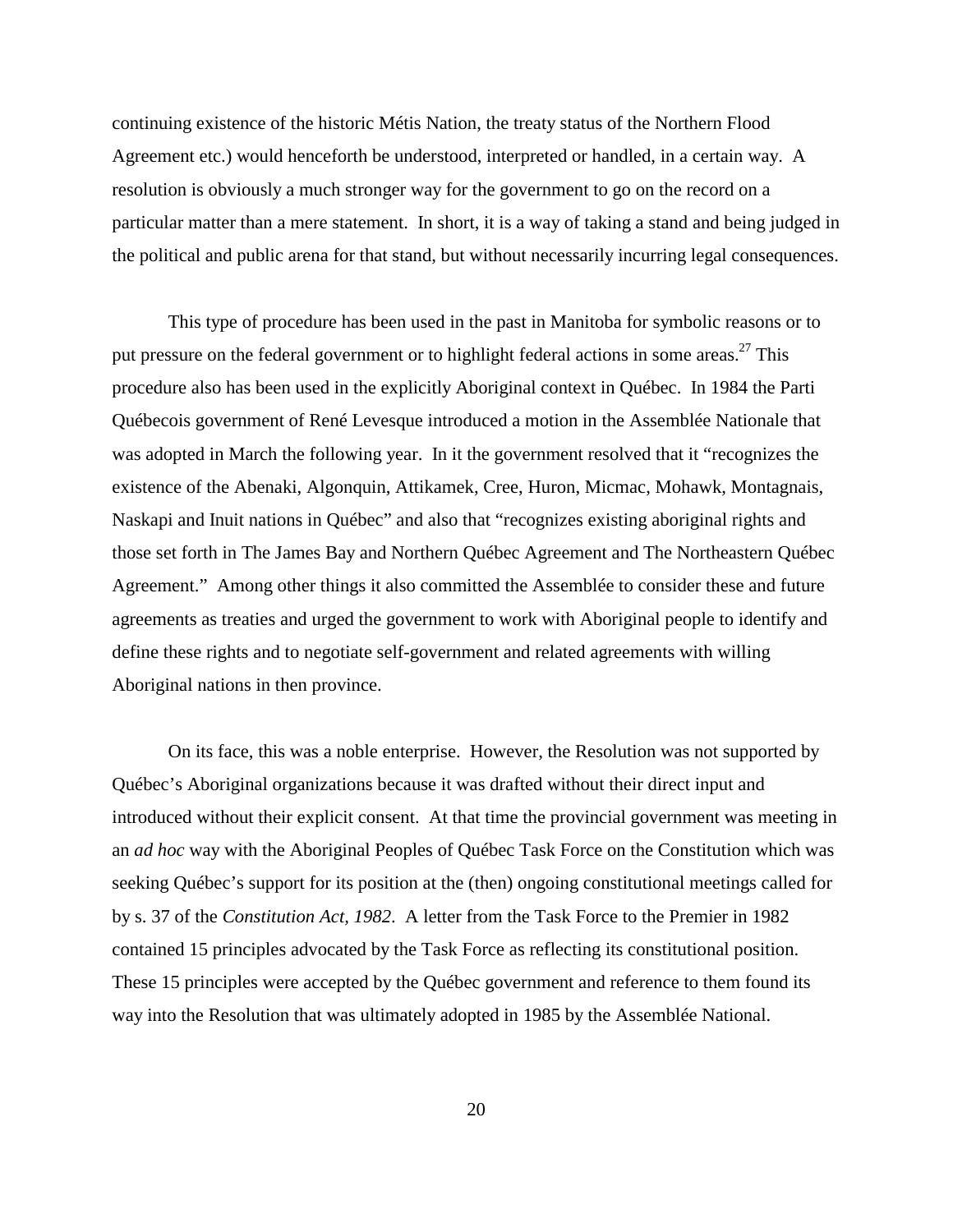The bone of contention for Aboriginal peoples was the failure by the government to fulfill its promise that the contents of any resolution would be the result of discussion and negotiation with them. The draft resolution tabled and adopted by the Assemblée Nationale did not reflect the draft then under discussion with the Task Force. The Task Force members as well as every opposition member of the Assemblée opposed the resolution as drafted and adopted.

Subsequent commentators<sup>28</sup> are of the view that the actions of the Parti Québecois government were cynically designed to demonstrate to other governments, domestic and foreign, that an independent Québec would respect the rights of the Aboriginal people within its borders. They were not designed to further the aspirations of Aboriginal people within Québec or to establish better relations between them and the Parti Québecois government. The subsequent actions of the government of Québec in raising arguments before the Supreme Court of Canada in the *Adams* and *Coté* cases to the effect that Aboriginal people within Québec had virtually no *Constitution Act, 1982* section 35 rights also serves to emphasize the extent to which this gesture was a hollow one for purely external political purposes.

This experience has lessons for Manitoba or for any government engaged in an attempt to improve relations or to recognize Aboriginal people by resolution or otherwise: the more serious and significant the statement or action, the greater the corresponding need for consultation and even negotiation with the groups, nations or people affected. This lesson has also been borne out by the experience of the apologies contained in the church statements and in the federal government Reconciliation Statement. In all cases where the apology was not preceded by consultations, there has been a failure to obtain a significant "buy-in" from the affected Aboriginal groups. $^{29}$ 

The case of the federal Reconciliation Statement also shows another pitfall to be avoided in taking this type of action: lack of clarity about why the statement is being issued. Although the federal statement was not in the form of House Resolution, it was issued outside the House in much the same way and with much the same fanfare. Aside from the fact that some Aboriginal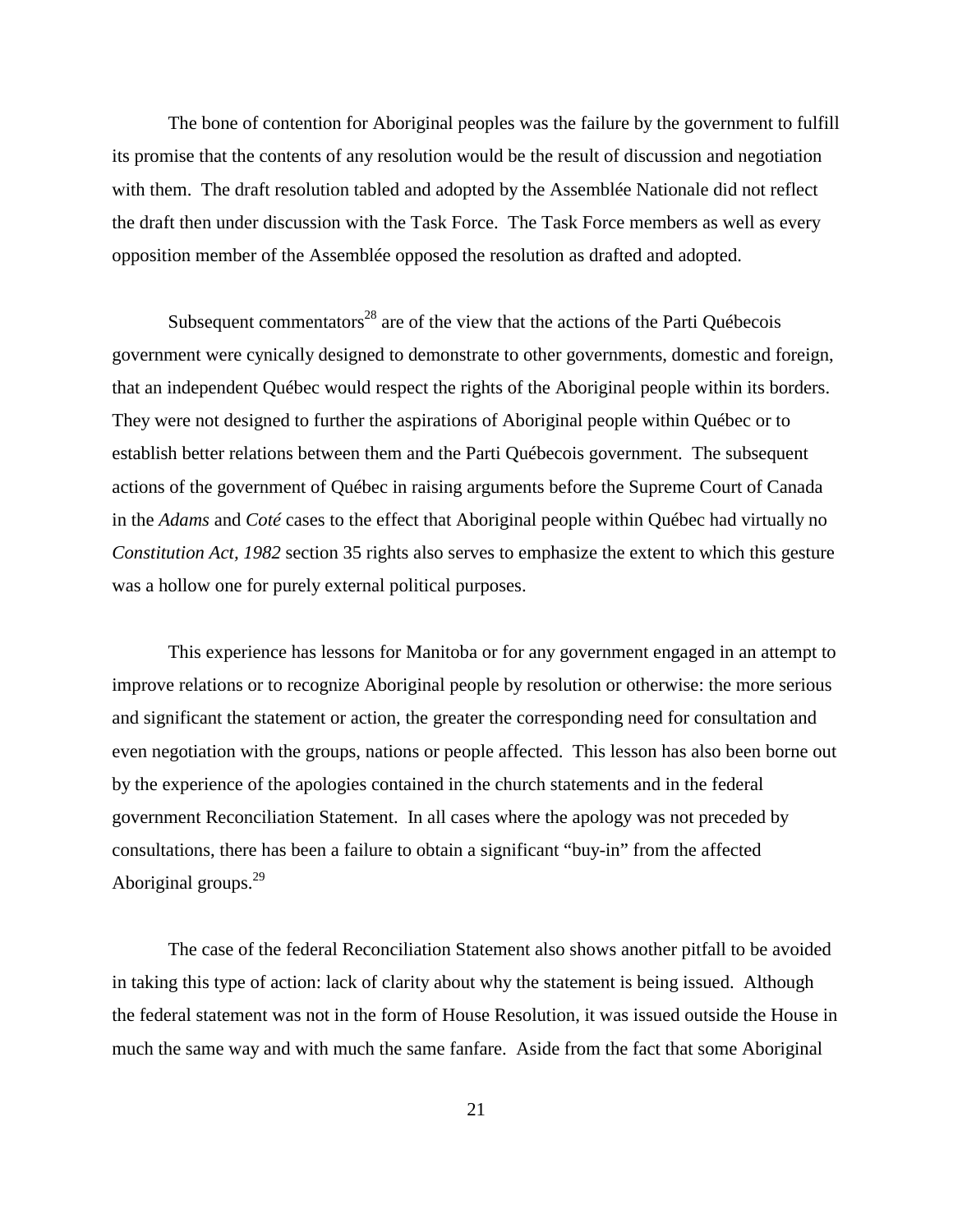organizations refused to accept and others did so only reluctantly, there was also some confusion about the impact it might have on the ongoing litigation in connection with residential schools. Only two weeks after it was issued by (then) Indian Affairs Minister Jane Stewart, she was forced to clarify that any federal government apology for residential schools was not intended as an admission of legal liability. This is another example of the fact that this type of statement, being political in origin and context, would not likely have legal consequences. It would be important nonetheless to avoid misinterpretation.

The advantages of a resolution are that it is a clear statement of the government's moral and political commitment to engage in a certain course of action. It would also serve to put some pressure on the federal government if it encompassed AJI recommendations relating to joint federal and provincial recognition. It would be contained to the political arena and would have little or no legal consequences. Being introduced in the Legislature and requiring debate, it also obliges the Opposition to be open in their views. A resolution is also a sign of good faith that might give the government some credibility with Aboriginal communities and groups with which it is now in discussions, negotiations or even litigation.

One disadvantage is that, as a political act, it is subject to the charge that it does not give legal weight to the AJI recommendations. Another disadvantage is that a resolution could narrow the government's range of concrete options as a resolution is enforceable in the court of public opinion and would likely be used by Aboriginal groups to put pressure of the government in ongoing discussions and negotiations. The government will want to avoid Jane Stewart's dilemma whereby she was forced to clarify what she meant by her apology and her commitments in the federal Reconciliation Statement. In either event, there will be some pressure for followup based on what is committed to in the resolution. Another potential disadvantage lies in the fact that both the federal government<sup>30</sup> and the province of Québec have used this type of resolution in the past to deal with contentious issues. The Manitoba government may wish to avoid copying their precedents.

6) Cabinet-approved statement of Manitoba Government policy.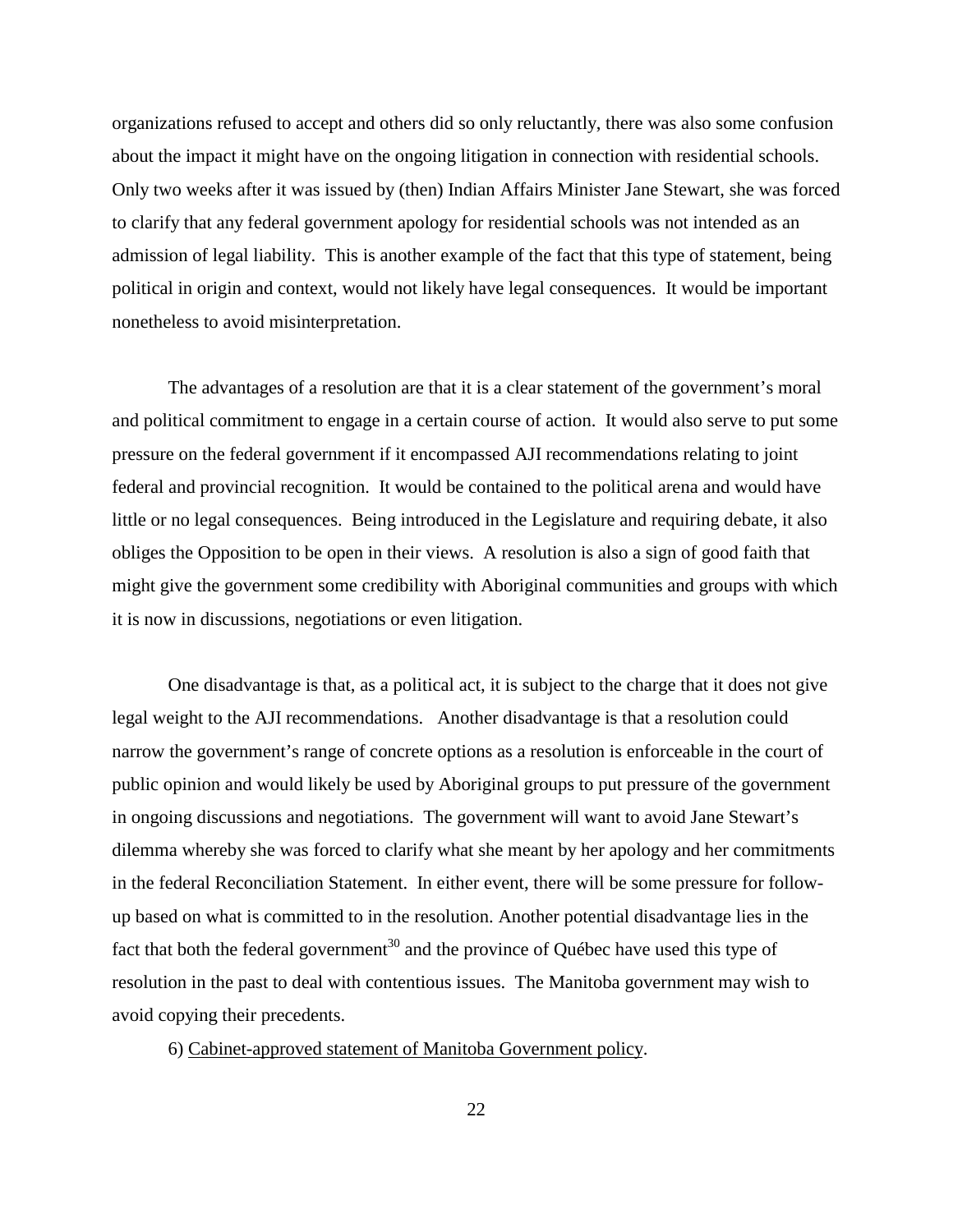In 1998 the federal government largely muted the accusation that its Reconciliation Statement was a symbolic exercise by introducing it in the context of a broader federal policy statement, *Gathering Strength*. This policy statement was ostensibly in response to the RCAP recommendations and intended to give the impression that progress was being made in meeting the aspirations of Aboriginal people as articulated in the RCAP report. Aside from the allocation of significant amounts of money to this policy exercise, *Gathering Strength* has also set in motion a series of processes designed to meet the four goals of the federal policy: renewing partnerships, strengthening Aboriginal governance, developing a new fiscal relationship, and supporting strong communities, people and economies.

Although these processes may well be simply restatements of ongoing federal programs, services and policy, clothing them in new verbal garb and issuing a Reconciliation Statement and Statement of Renewal in this context has allowed the federal government to recognize a number of aspects of its relationship with Aboriginal people and to reinvigorate discussions that had been tarnished by the failure of constitutional meetings in the 1980s and early 1990s and by the corrosive relationship between the AFN and the Department of Indian Affairs in the 1990s. It also enabled the federal government to gloss over the fact that it had not consulted the Aboriginal organizations in drafting and releasing its Reconciliation Statement.<sup>31</sup>

The approach Canada took in the face of the pressure to respond to RCAP was not to examine and respond to each recommendation. Instead, it was to examine them individually and then group them in terms of a number of broad categories with a view to fashioning a response that would reflect the essence of the RCAP approach, but melded with some of the federal government's traditional policy concerns and areas Aboriginal program and service delivery.

Manitoba might consider taking a similar approach to the vast number of recommendations in the AJI report, crafting its response so as to respond to the essence of the many rights-oriented recommendations, but without necessarily or fundamentally altering existing government program and service delivery or creating new institutions immediately. For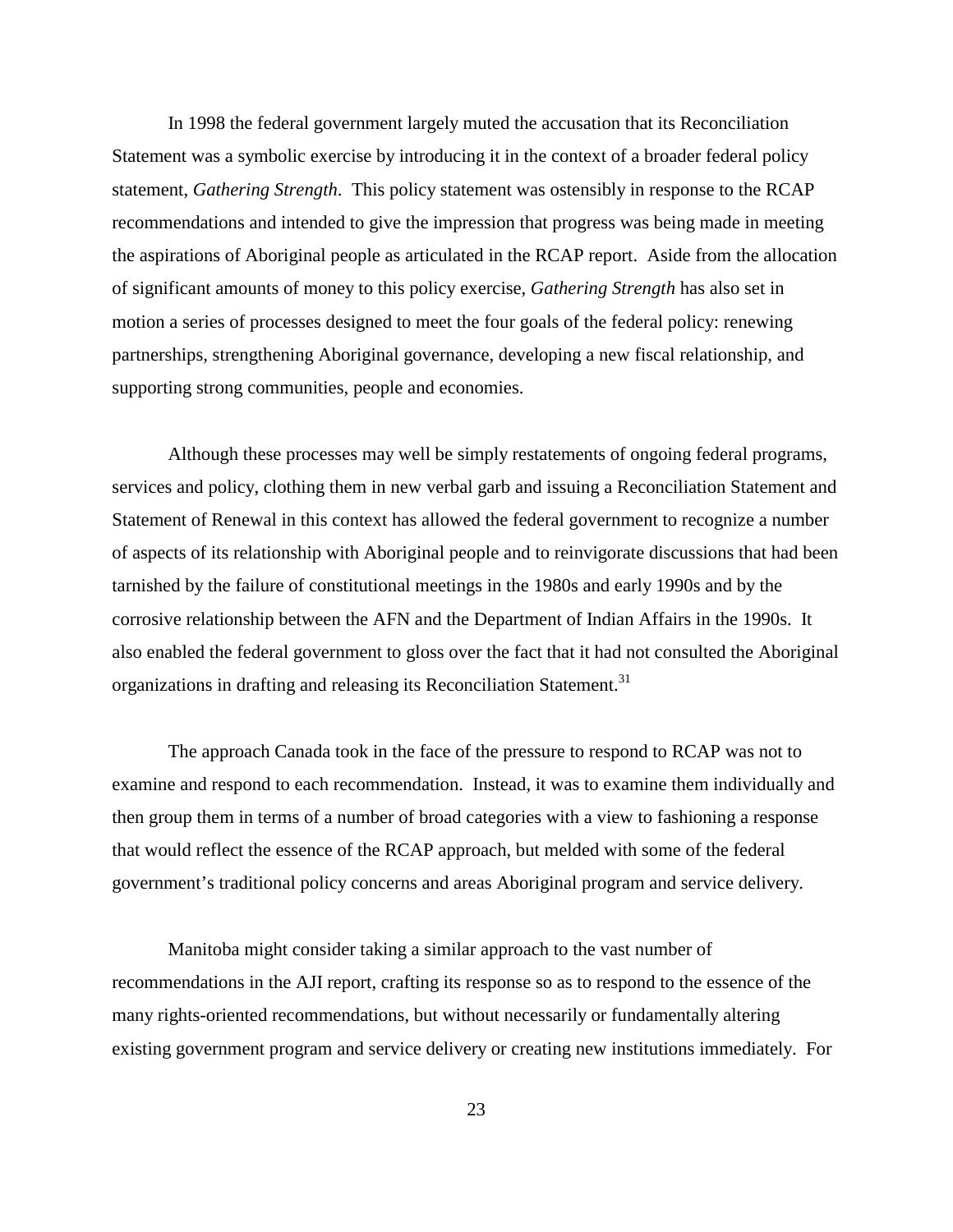example, there are many apparent "all or nothing" recommendations in the AJI report that lend themselves to a process as opposed to a substantive response.

In addition, a large number of recommendations have to do with the historical, social and economic factors that the AJI saw as contributing to the high incidence of contact between Aboriginal people and the Manitoba justice system. Leaving aside the issue whether these recommendations belong in a report that purports to deal with justice issues as such, they all involve broader rights issues that are entangled in federal jurisdiction or are subject to the evolving nature of Canadian jurisprudence. Whether now is the time for the Manitoba Government to take action or to stake out legal positions that might hasten the evolution of Aboriginal jurisprudence would certainly be a factor in deciding whether or not to take a processoriented approach of the type being discussed here.

Processes with Aboriginal organizations could be initiated in the context of a broader renewal of relationships in light of the emerging guidance from the cases. In fact, there is one specific recommendation that could be implemented without legal consequences: creation by government of a special committee to begin a review of provincial legislation for its accommodation of Aboriginal and treaty rights. In keeping with the AJI recommendation it would be comprised of senior government officials and representatives of the Assembly of Manitoba Chiefs and the Manitoba Métis Federation. The AJI recommendation implies that special committee recommendations would be advisory in nature. Thus, the special committee could be structured like the Law Reform Commission to offer reasoned, well-researched advice for the government's consideration.

Committees like this could be one way to recognize the validity of the AJI recommendations, validate the participation of Aboriginal organizations and groups in the assessment of the AJI recommendations. If any Manitoba policy were to include other special joint projects such as a spiritual gathering or the history project mentioned earlier, a complete package of processes could be crafted that acknowledge the existence of Aboriginal people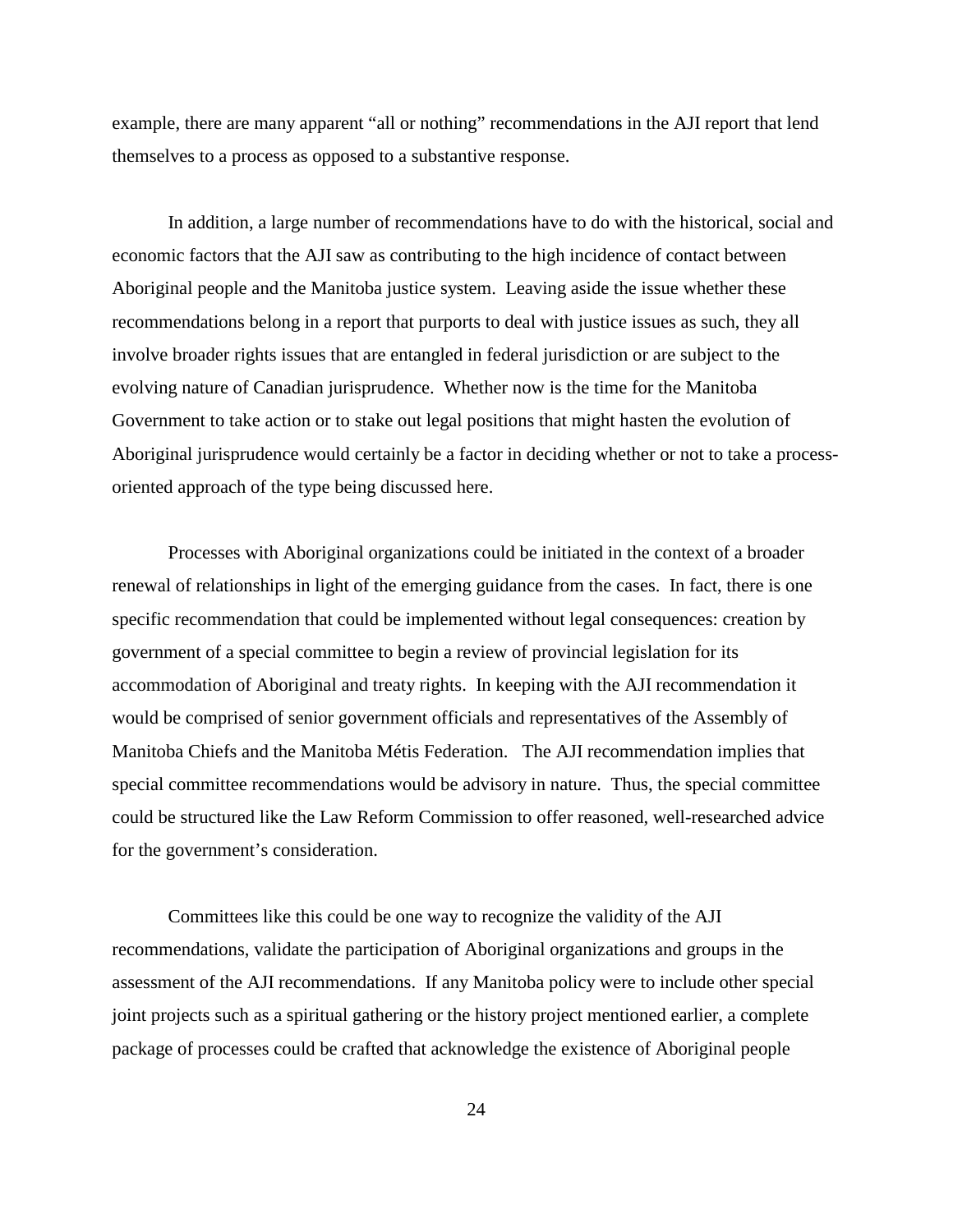within Manitoba's borders, their past contributions and their potential to continue to contribute to Manitoba's evolution as a multi-cultural province at the geographic and historic center of Canada and the need to overcome the legacy of past policies and actions that have affected them.

The advantages of a policy underpinning for any statements or actions that Manitoba may wish to take are threefold. First, it substantiates the statement or action with a clear policy shift on the part of the government. Second, by initiating joint processes it allows time for relationships to mature and for common ground to be found at working levels while at the same time developing a longer term strategy to address the AJI report. Third, it maintains legal flexibility as the independence of the Attorney General would be maintained and Aboriginal and treaty rights law would continue to evolve through the courts.

The disadvantages are also clear. This may be seen as simply postponing the inevitable day of reckoning with the impact of the AJI recommendations. In addition, the assessment and grouping of AJI recommendations for policy development purposes takes time. A policy initiative of this type will also require a financial outlay to support whatever processes may flow from this type of exercise. Moreover, processes raise expectations that the recommendations of committees will ultimately be heeded and that substantive action will follow. In addition, joint processes are unpredictable and may lead to a new set of calls for action.

#### 7) Protocol with Aboriginal organizations.

In 1991 the NDP government of the province of Ontario entered into a political relationship with the First Nations within Ontario borders, issuing a Statement of Political Relationship reflecting the agreement between them. This was, in effect, a protocol between the government of Ontario and the governments of the First Nations in which the Ontario government accepted that First Nations exist "as distinct nations" and recognized "that its relationship with the First Nations are to be based on the aboriginal rights, including aboriginal title, and treaty rights..." as set out in s. 35 of the *Constitution Act, 1982*. The Ontario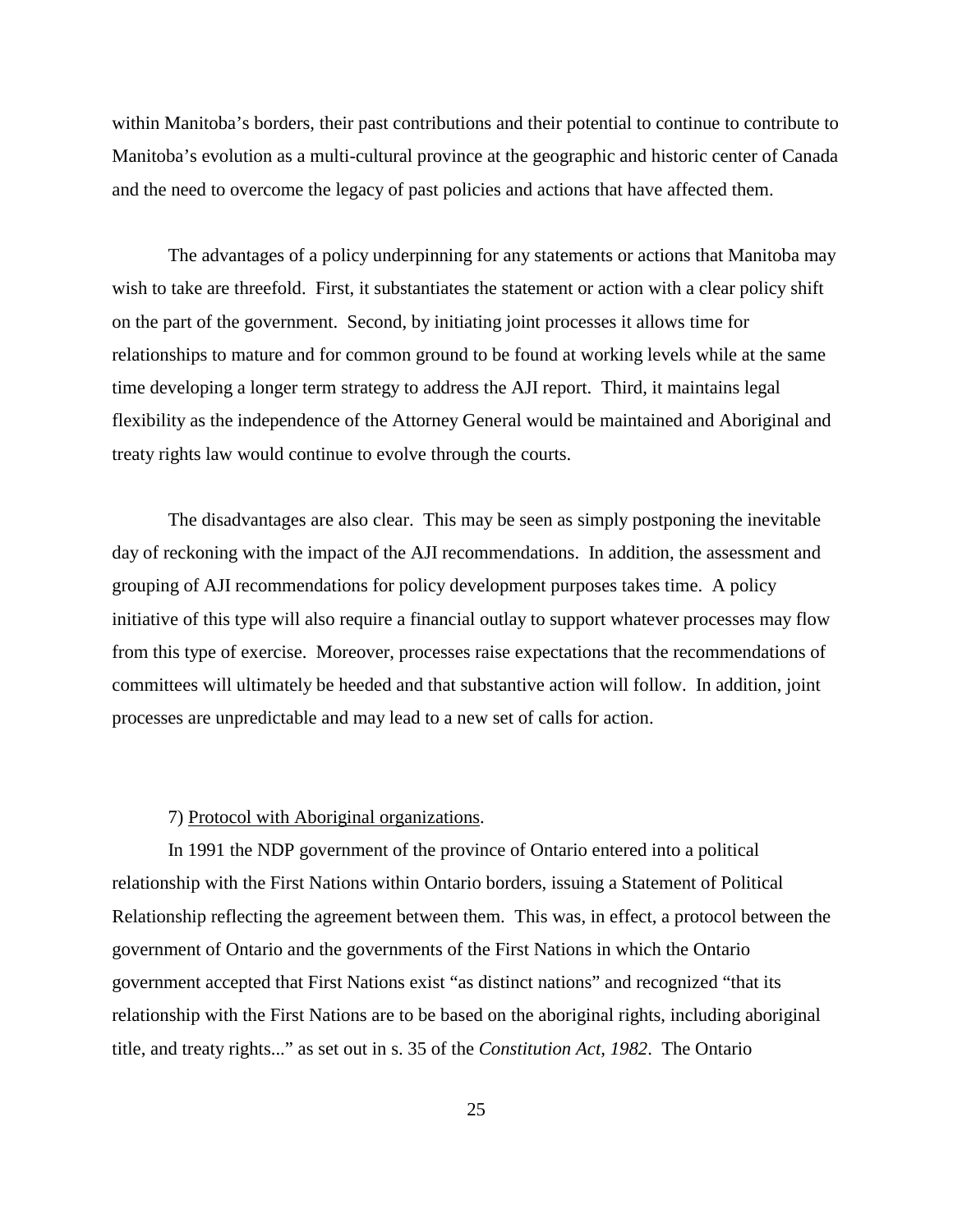government also recognized that "First Nations have an inherent right to self-government under the Canadian Constitution" and agreed to work with them to articulate and implement it.

The practical impact within government was substantial at the time: the Ontario Native Affairs Secretariat was enlarged, given a new name and provided with broader influence within government, Ontario became more willing to enter with good faith into land claims settlement negotiations with First Nations and the federal government, and the groundwork was laid for legalized Indian gaming (that eventually led to the casino at Rama) which has generated considerable income for First Nations. One of the disappointing aspects for First Nations was that Ontario's prosecution of Indian wildlife harvesting offences continued unabated. It was also a disappointment to them that the new Progressive Conservative government has declined to act on the basis of the Statement or to enter into a new protocol with them.

That being said, there may be some advantage to the Manitoba government to consider a similar protocol and statement. It would recognize Aboriginal people and nations as governments, provide them with indirect access to government policy making and policyinterpretation if the Aboriginal and Northern Affairs Department were given broader, horizontal influence in government, and would largely avoid legal consequences since it is a statement of political relationship. The backdrop of a broad protocol, properly crafted and accompanied by other meaningful gestures, might allow the Manitoba government and Aboriginal people to enter into fruitful negotiations regarding the contentious issue of wildlife and natural resource harvesting rights that figured so prominently in the AJI report and which are the subject of much of the ongoing Aboriginal and treaty rights litigation.

The disadvantage is that the Manitoba government already has protocols in place with different Aboriginal organizations for different purposes and this might be seen as simply another and not very important one. This criticism might be mitigated if the protocol were to contain the broad type of language used in Ontario, if it made reference to the AJI recommendations and if it were accompanied by some other measure such as the formation of special committees to review Manitoba policies and laws of the type discussed earlier or if it were to be announced as part of a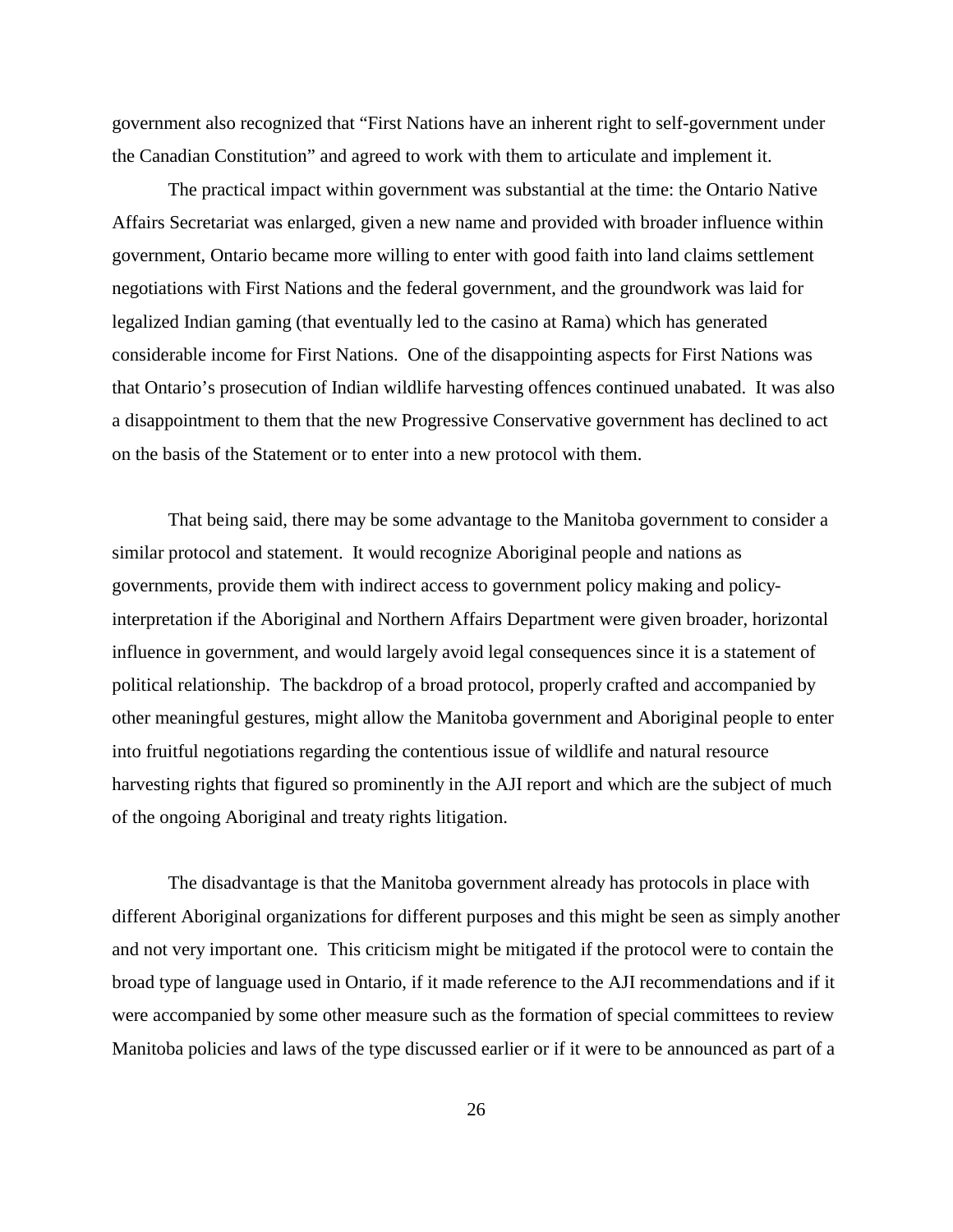broader policy thrust or a joint history project or a commitment to enter into meaningful negotiations on harvesting rights etc.

Another disadvantage is that protocols raise expectations that substantive actions will follow. In Ontario, Indian gaming has been a success, but Manitoba has already established a relatively harmonious relationship with First Nations in this area. It is not known how Manitoba's relatively well-organized and politically astute Aboriginal organizations would react to a lack of harmony between their political relationship with the government and the fact that wildlife harvesting prosecutions might continue undiminished pending the conclusion of agreements. Yet another disadvantage is that protocols of this type rarely outlast the governments that enter into them.

#### 8) Legislation - either substantive or procedural.

Aside from seeking a constitutional amendment, legislation is the most powerful step the Manitoba government could take to recognize Aboriginal people and their contributions. Legislation is law and must be passed under one of the heads of provincial power in s. 92 of the *Constitution Act, 1867*. This should be no problem. The potential constitutional issue would be whether it also trenches on federal jurisdiction over "Indians" in s. 91(24) of the *Constitution Act, 1867*. Under the current federal interpretation of s. 91(24), the Métis do not fall within federal jurisdiction. However, the leading constitutional text writer in Canada assumes that Métis do fall under federal legislative authority and so the matter must be treated with caution.<sup>32</sup>

What this means in practice is that any legislation that names, singles out or otherwise affects the "Indianness" of the persons covered by it will not pass constitutional muster and will be invalid. This means that Manitoba likely cannot pass legislation "recognizing" First Nations as such, although it could pass such an act regarding the Métis subject to the preceding proviso. In the same way, legislation could likely implement many of AJI recommendations such as that referring to the treaty status of the Northern Flood Agreement. However, are these the types of things the provincial government will want to do? There are few advantages to proceeding in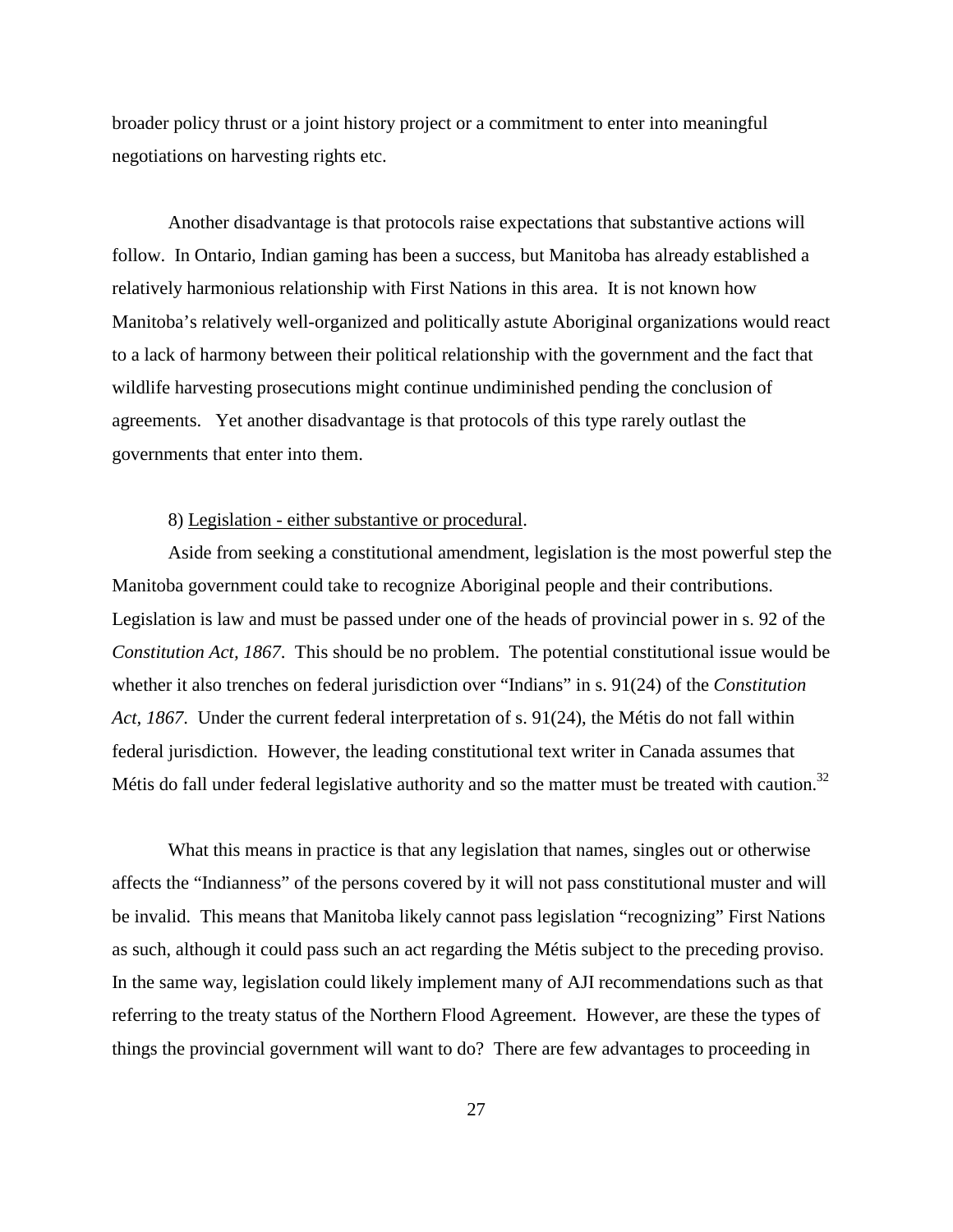this way and many disadvantages, including the sheer length of time it takes to draft, introduce and see a bill passed into law.

One potential way around the complex constitutional and political issues surrounding Aboriginal-specific legislation is to consider a "manner and form" act. This is a restraint on the procedure that a legislature may impose on itself with regard to how it makes laws. The theory behind it is that a legislature may re-define its legislative process so long as it does not involve matters provided for in the Constitution. Thus, a piece of legislation may have a requirement that future legislatures may only repeal it if they have conducted a referendum approving this.<sup>33</sup> Manitoba could conceivably pass an act stating, for example, that any legislation it enacts regarding Métis people within the province will only be effective if approved by referendum by the Métis themselves. This is, in effect, the federal government policy position regarding Indian legislation<sup>34</sup>. This type of provincial legislation would certainly recognize the Métis as a distinct group within Manitoba.

The advantage of manner and form legislation is that it may be designed to introduce procedural restraints in virtually any area. The disadvantages are many, however. In the first place, it is not entirely clear that manner and form legislation would bind future legislatures. This is a legal debate that continues, notwithstanding emerging case law. Second, even if such legislation had the effect ascribed to it, there is no guarantee that a court would accept it as drafted. What might at first glance appear to be a manner and form act could be characterized as being something else by an unsympathetic court and struck down.<sup>35</sup> In addition, and as with substantive laws, the procedure for passing such a piece of legislation is neither short nor free of pitfalls in the form of parliamentary debate or potential public indignation at special measures for Aboriginal people.

In short, there would appear to be little to be gained and much to be lost if either substantive or procedural legislation were to be chosen as the preferred route for addressing the AJI recommendations.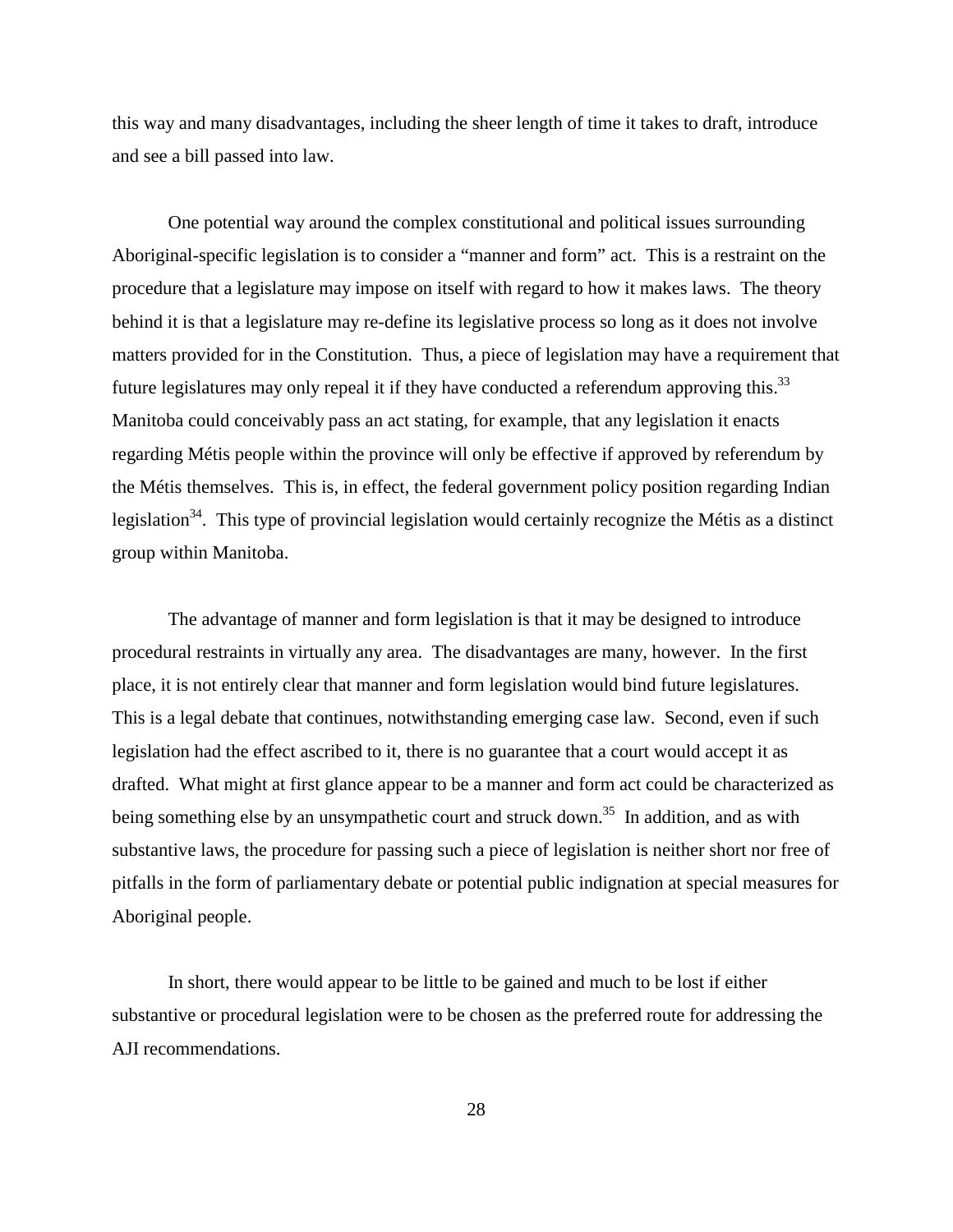### **SUMMARY**

This paper set out to discuss the uses to which the term "recognition" has been put in constitutional, legal and public policy statements in Canada in recent years. The various meanings of "recognition" have been described with examples. The primary meaning is derived from international law and means to acknowledge the right of another to exist in the international law system and to enter into legally binding relationships with others. Recognition gives a legal identity on the one who is recognized. States recognize other states, but may also recognize lesser entities such as the United Nations and other international organizations.

The international recognition system was imported into North America at the time of contact between European states and Aboriginal peoples. The latter were recognized as having legal existence short of statehood. This was reflected both by the actions of the European states and their colonies of entering into treaties and other legally binding agreements with them and by the language used in official pronouncements referring to Aboriginal peoples and groups as "nations" or as "domestic dependent nations".

A number of internal Canadian recognition instruments were described, including the *Constitution Act, 1982* recognition and affirmation of the Aboriginal and treaty rights of the "Indian, Inuit and Métis peoples", the *Constitution Act, 1867* reference to federal law-making authority over "Indians, and Lands reserved for the Indians", the *Manitoba Act* reference to Métis people under the former term "half-breeds", the *Indian Act* creation of the categories of "Indian" and of Indian "band", and the Alberta *Metis Settlements Act* establishment of a land and governance regime for Métis groups within the provincial legal system. All these references to groups of Aboriginal people is a form of official recognition of their legal existence as groups capable of entering into legal relationships with other governments in Canada and of asserting their group rights.

The secondary meaning associated with the term "recognition" - "to know again"- was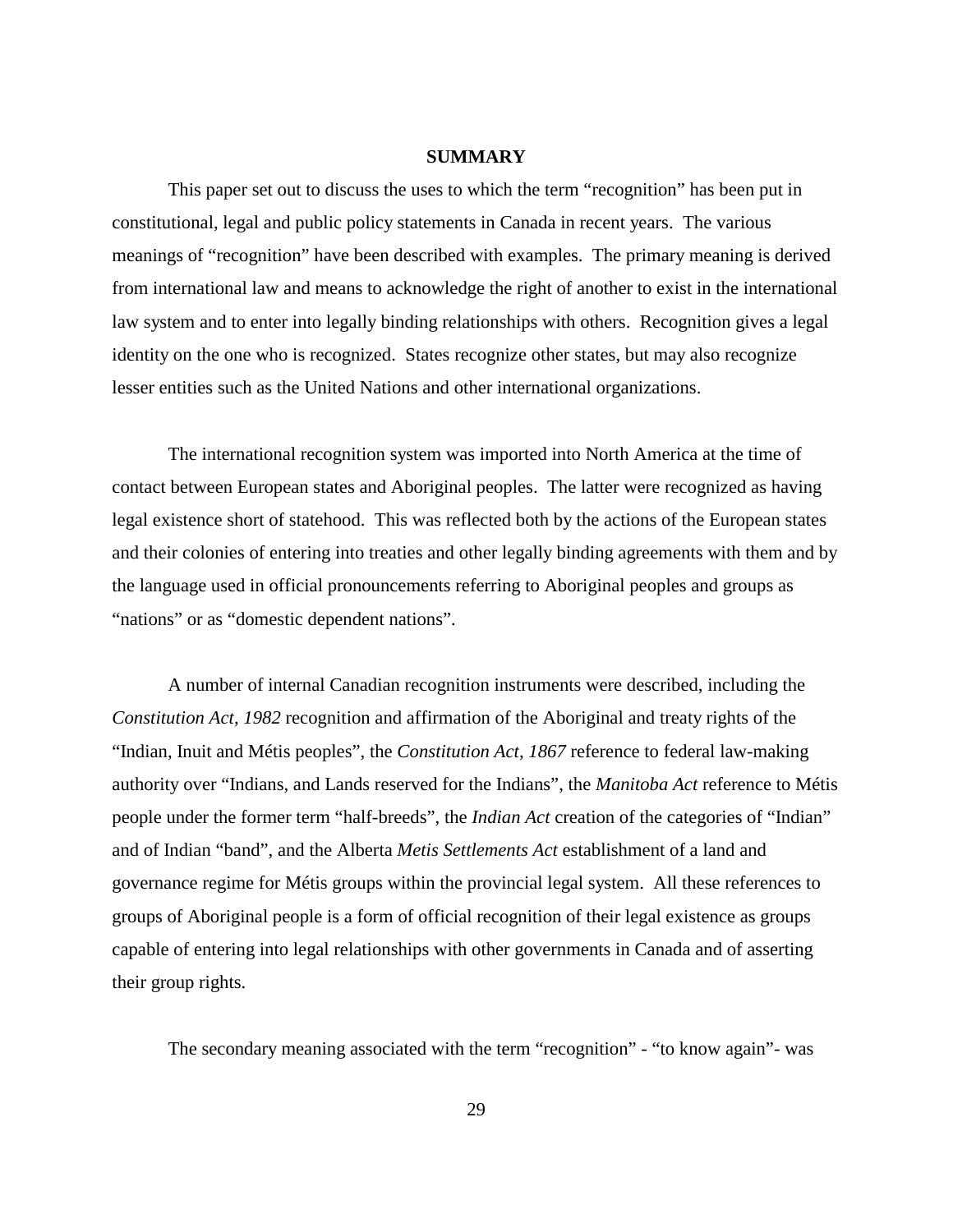also discussed. This meaning has been at the heart of recent Canadian Aboriginal policies aimed at re-affirming the collective identities of Aboriginal peoples and of restoring the relationship between them and Canadian governments and broader Canadian society. "Knowing again" was also shown to import related meanings of reconciliation and healing. Studies of international and domestic conflicts of the type being experienced in Canada's Aboriginal policy context were discussed and it was noted that national or regional reconciliation and healing involves three elements: joint analysis of the history of the conflict; official acknowledgment of the injustice; and, official acceptance of moral responsibility where due.

Recognition acts or statements by a government may accomplish a variety of purposes with differing legal implications depending on the purpose for the act or statement. A number of possible purposes that the Manitoba government may wish to consider were set out, ranging from symbolic actions and statements with few if any legal consequences to those that might provide impetus to essentially political processes involving government and Aboriginal people through to those that accord formal recognition of Aboriginal entities or accord them actionable legal rights.

The final part of the paper applied the meanings associated with recognition through contemporary examples drawn from international and domestic recognition and reconciliation actions and statements. Eight illustrative ways in which the Manitoba government might recognize the Aboriginal people in Manitoba and their past and present contributions to Manitoba were discussed and their advantages and disadvantages were briefly assessed.

These eight potential means of affording recognition to Aboriginal people in Manitoba are as follows:

1) Government announcement of publicly funded historical project to focus on the past and present contributions of Aboriginal people to Manitoba;

2) Meeting between Government and Aboriginal people to discuss possible courses of action to heal the relationship, reconcile opposing views of history etc;

3) Announcement of Government-sponsored reconciliation-type action and invitation to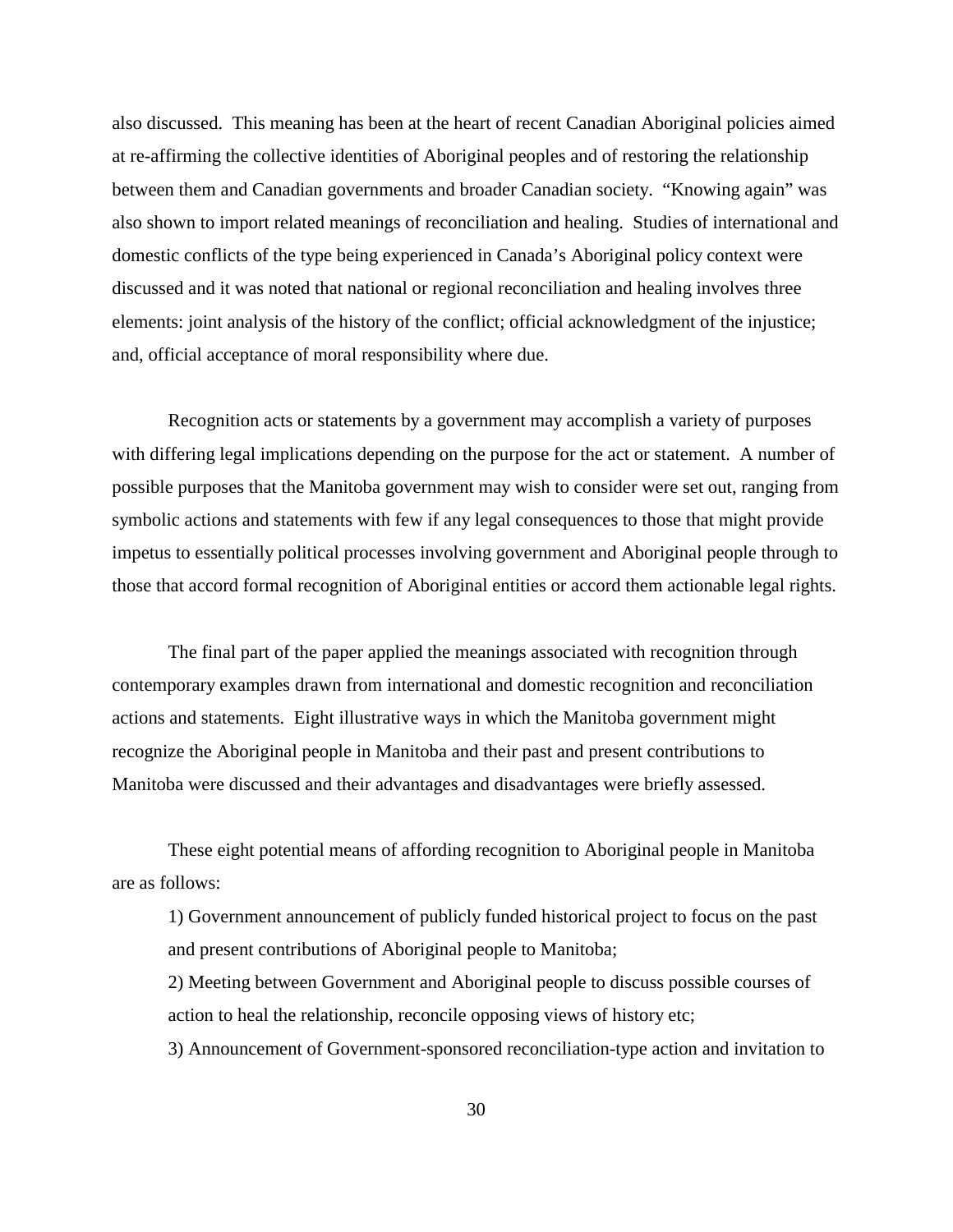Aboriginal people to participate;

- 4) Government statement in the Manitoba Legislature;
- 5) Government Resolution in the Manitoba Legislature;
- 6) Cabinet-approved statement of Manitoba Government policy;
- 7) Protocol with Aboriginal organizations;
- 8) Legislation either substantive or procedural.

These eight means are merely examples and are not exhaustive of the types of things that the Manitoba government may do. Given the variety of factors which could influence a government decision in this area, no recommendations are offered as to the best way of recognizing the Aboriginal people within the province or their contributions to Manitoba.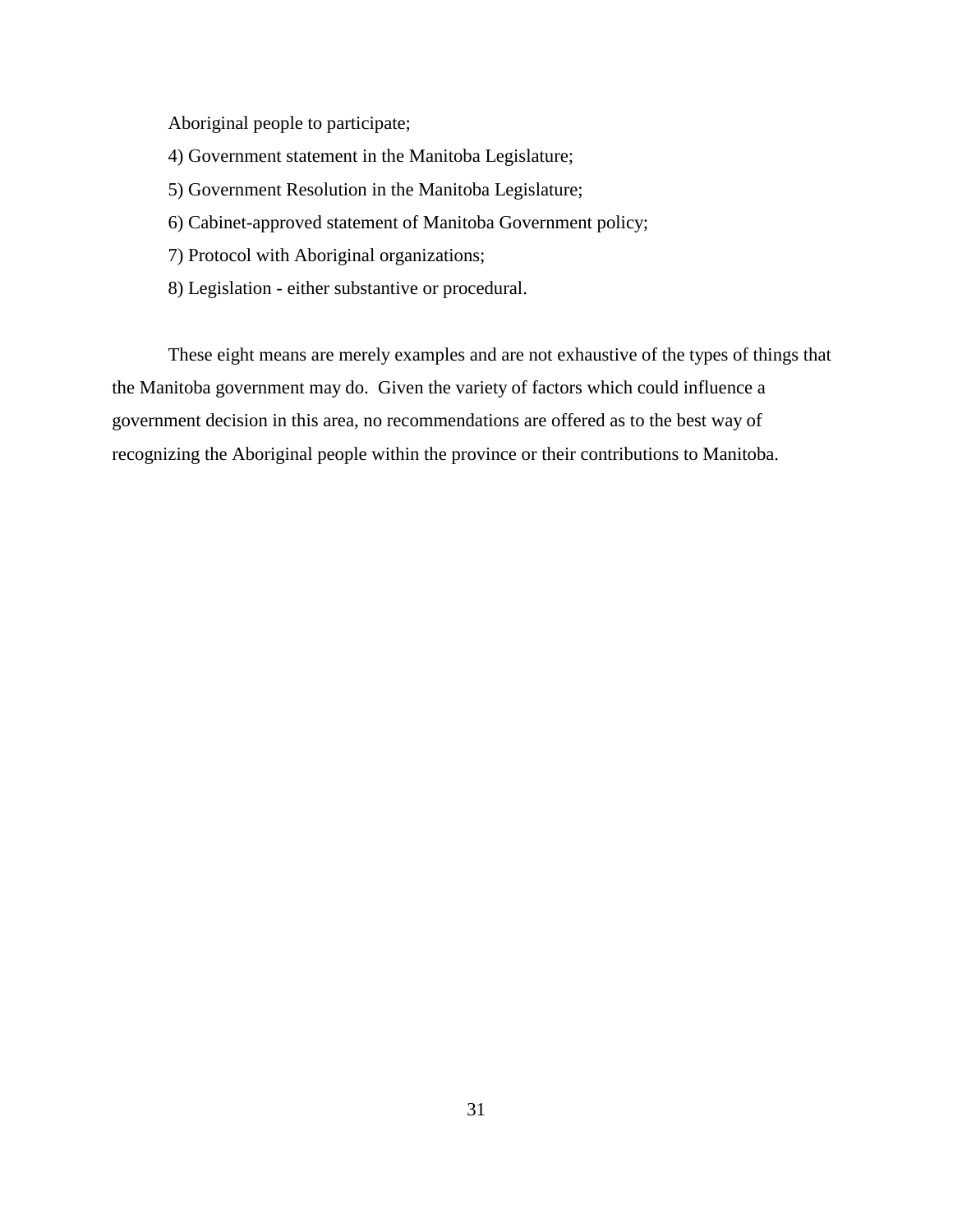### **ENDNOTES**

2.*The Concise Oxford Dictionary* (Oxford University Press, 1964, 4<sup>th</sup> ed.).

3.1933 Montevideo *Convention on the Rights and Duties of States*.

4. In the seminal case of *Cherokee Nation v. State of Georgia*, Chief Justice Marshall of the US Supreme Court said the following about the domestic status of the Cherokee (30 US 1 at 16):

The numerous treaties made with them by the United States recognize them as a people capable of maintaining the relations of peace and war, of being responsible in their political character for any violation of their engagements or for any aggression committed on the citizens of the United States by any individual of their community. Laws have been enacted in the spirit of these treaties. The acts of our government plainly recognize the Cherokee nation as a state, and the Courts are bound by those acts.

5. *R.v. Sioui* [1990] 1 S.C.R. 1025 at 1053.

#### 6.*Cherokee Nation*, *supra* note 4 at 17:

 $\overline{a}$ 

...it may well be doubted whether those tribes which reside within the acknowledged boundaries of the United States can, with strict accuracy, be denominated foreign nations. They may, more correctly, perhaps, be denominated domestic dependent nations. They occupy a territory to which we assert a title independent of their will, which must take effect in point of possession when their right of possession ceases. Meanwhile they are in a state of pupilage. Their relation to the United States resembles that of a ward to his guardian.

7. *Cherokee Nation*, *supra* note 4 at 17. Chief Justice Marshall went on to note that the Cherokee Nation is regarded both by foreign nations and by the United States "as being so completely under the sovereignty and dominion of the United States" that any foreign attempt to seize Cherokee territory or form political alliances with them would be tantamount to declaring war on the United States.

8. *Sparrow v. The Queen* [1990] 1 S.C.R. 1075 at 1103, *Delgamuukw v. The Queen* [1998] 1 C.N.L.R. 15 at 69.

9. It has merely required the Crown to demonstrate why it needs to pass legislation affecting Aboriginal or treaty rights.

10. The *Indian Act* is not a constitutional document. Thus, it is not necessarily binding on the provinces either in terms of whom it recognizes as an individual "Indian" or which group it recognizes as a "band." This is because the criteria for federal recognition are neither clear nor consistent. The assertion of federal jurisdiction over provincial

<sup>1.</sup> Canadian churches have issued a number of apologies to Aboriginal groups in recent years. Some of the more prominent are: the United Church apology to various groups in 1986; the Roman Catholic apology regarding its role in residential schools in 1991; the Anglican Church apology to national Aboriginal congregations in 1993; Roman Catholic Bishop Rouleau's apology regarding the Joseph Bernier Inuit school in 1996; and the St. Andrews United Church apology for the Port Alberni residential school in 1997. In addition, Prime Minister Mulroney made a statement in 1988 regarding the WW II internment of Japanese Canadians. Minister of Multiculturalism Sheila Finestone issued a similar statement to a number of ethnic groups in 1994 regarding Canada's failure to adhere to human rights norms at various times in our history. Although neither of these statements was an apology as such, each was a statement of regret and a commitment not to repeat the actions.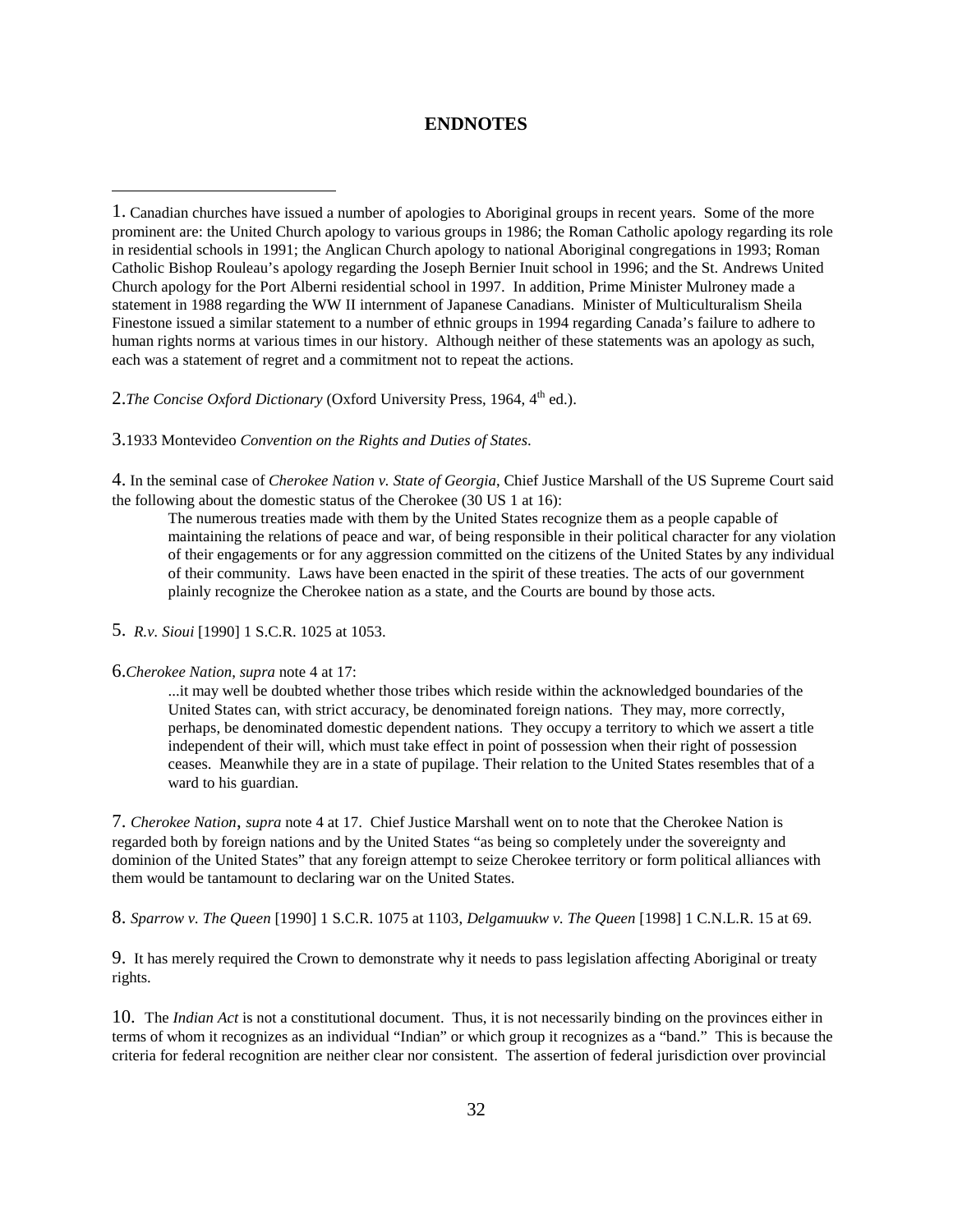residents of Aboriginal ancestry, or the failure to assert such jurisdiction, could theoretically be challenged by the provinces. In *A.G. Canada v. Canard* ([1976] 1 S.C.R. 170) Mr. Justice Beetz declared (at 207) that the classification was essentially racial:

The *British North America Act*...by using the word 'Indians' in s. 91(24) creates a racial classification and refers to a special group for whom it contemplates the possibility of special treatment. It does not define the expression "Indian". This parliament can do within constitutional limits by using criteria suited to this purpose but among which it would not appear unreasonable to count marriage and filiation and, unavoidably, intermarriages, in the light of either Indian customs and values...or of legislative history.

Thus, it appears that Parliament may be able to legislate for anyone of "Indian" race - meaning that blood quantum (and inevitably kinship through marriage) might be the determining factors. On this basis, virtually anyone of any Indian blood could become amenable to federal jurisdiction. This would obviously include persons now classified as Métis or as non-status Indian.

11. S.A. 1938, C. 6, S. 2(A): "... a person of mixed white and Indian blood but does not include either an Indian or a non-treaty Indian as defined in the *Indian Act*." S.A. 1990, s. 1(j): ..." a person of aboriginal ancestry who identifies with Metis history and culture."

12. *The Concise Oxford Dictionary*, *supra* note 2.

 $\overline{a}$ 

13.Report of the Royal Commission on Aboriginal Peoples, Vol. 2, *Restructuring the Relationship* at 177 *et seq*. (Ottawa: Ministry of Supply and Services, 1996).

14. See, for example, *Gathering Strength: Canada's Aboriginal Action Plan* (Ottawa: DIAND, 1997) with its emphasis on "Renewing the Partnerships".

15. *Report of the Aboriginal Justice Inquiry of Manitoba*, Vol. 1, The Justice System and Aboriginal People (Province of Manitoba, 1991) at 1-2.

16. *R. v. Van der Peet* [1996]4 C.N.L.R. 177 at 193.

17.*The Concise Oxford Dictionary*, *supra* note 2.

18. Ivan Turok, "Restructuring or reconciliation? South Africa's Reconstruction and Development Program", Vol. 19 (1995) *International Journal of Urban and Regional Research*, 317.

19. This was the case with two of the apologies: the Anglican Church apology to national Aboriginal congregations in 1993 and the St. Andrew's United Church apology regarding the Port Alberni residential school in 1997.

20.This was particularly the case with the apology by Bishop Rouleau for the Joseph Bernier Inuit school which the local Inuit people felt was insincere and too narrowly worded.

21. Joseph Montville, "The Healing Function in Political Conflict Resolution" in *Resolution Theory and Practice: Integration and Application*, Dennis Sandole and Hugo van der Merwe (eds.) (Manchester University Press, 1993) 112.

22. The Australian Council of Reconciliation has implicitly called for this kind of approach to history with its call for the development of a national understanding and acceptance of the shared experience of Aboriginal and non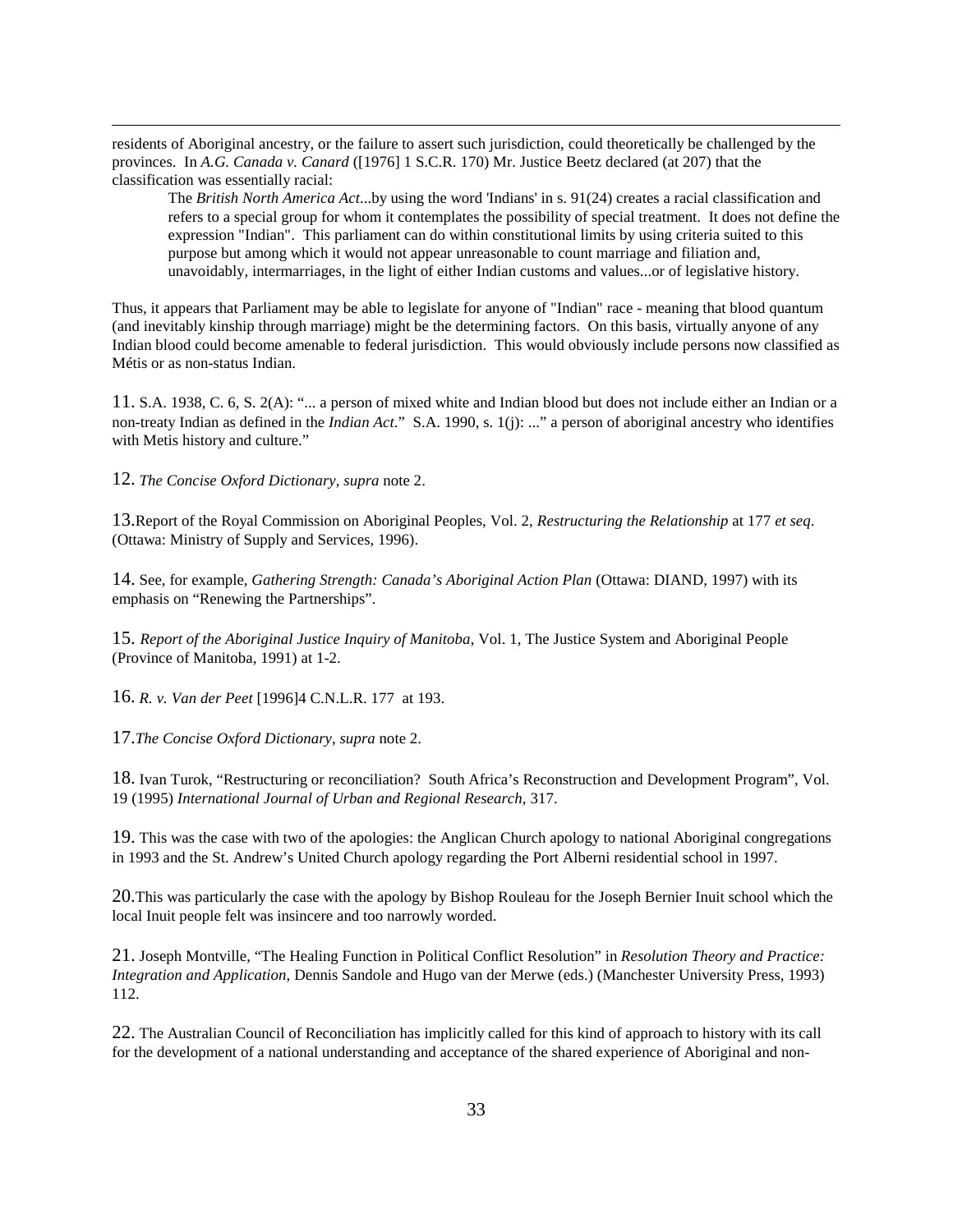Aboriginal Australians in the creation of modern Australia. In South Africa the entire purpose behind the Truth and Reconciliation Commission was to expose the other side of South African history with a view to integrating both the official and the unofficial versions and thereby to promote forgiveness and healing. The New Zealand Waikato Tainui Settlement for the unlawful seizure by Crown forces of Maori lands in the 1850s began with a restatement of the historical events in question that validated the longstanding Maori view that their dispossession was wrong, if not entirely illegal. For the Maori, the restatement of history was viewed as being on a par with cash compensation and an apology.

23. *Supra* note 13.

 $\overline{a}$ 

24. Based on information prepared by Professor Kathy Brock and provided to the writer by the Aboriginal Justice Implementation Commission, subsection 22 (5) of the Rules of the Manitoba Legislature reads as follows:

A Minister of the Crown may make an announcement or statement of government policy at any time in the ordinary daily routine of business appointed for ministerial statements and tabling of reports, and a spokesman for each of the parties in opposition to the government may make a brief comment with respect to the announcement or statement and the comments shall be limited to the facts which it is deemed necessary to make known to the House and should not be designed to provoke debate at that time. Copies of the announcements or statements shall be made available to Leaders of the Parties and the Speaker at the time the announcement or statement is made.

25. This information pertaining to Section 62 of the Rules of the Legislature is also provided by Professor Brock.

26. Professor Brock spoke to procedural experts and reports that (absent leave of the Legislature to introduce it) the statement of principle would appear in the form of a motion on the notice paper along with any other motions that the government or private members may wish to introduce. Two days later the motion would appear on the order paper, be introduced by the minister in question and then debated in the Legislature like any other motion. Once adopted by a majority of the members of the legislature, it would become a resolution and would henceforth be a matter of public record.

27. Professor Brock lists the following adopted resolutions uncovered by her research: Nov. 29, 1999 Crisis in Agriculture resolution (adopted); May 22, 1992 Louis Riel Resolution (adopted unanimously); March 20, 1991 Appointment of Chief Electoral Officer (adopted); March 11, 1987 Proposed Amendments by the Federal Government to the Patent Act (adopted). Others, such as the Feb. 24, 1988 Canada-US Free Trade Agreement Motion, were not adopted but presumably got some press exposure and enables the provincial government to get its views on the record.

28. See, for example, Paul Joffe, "The 1985 Québec National Assembly Resolution on Aboriginal Rights: A Brief Commentary", paper submitted to the Aboriginal Justice Implementation Commission, May 29, 2000.

29. See notes 17 and 18, *supra*.

30. The federal government used this procedure in 1995 following the Québec referendum when it introduced a motion in Parliament recognizing Québec as a distinct society.

31.This information is within the personal experience of the writer who was involved in the policy work preceding the Reconciliation Statement and in its drafting.

32. Peter Hogg, *Constitutional Law of Canada*, (Toronto: Carswell, 4 th ed., 1997) at 674. See also Bradford